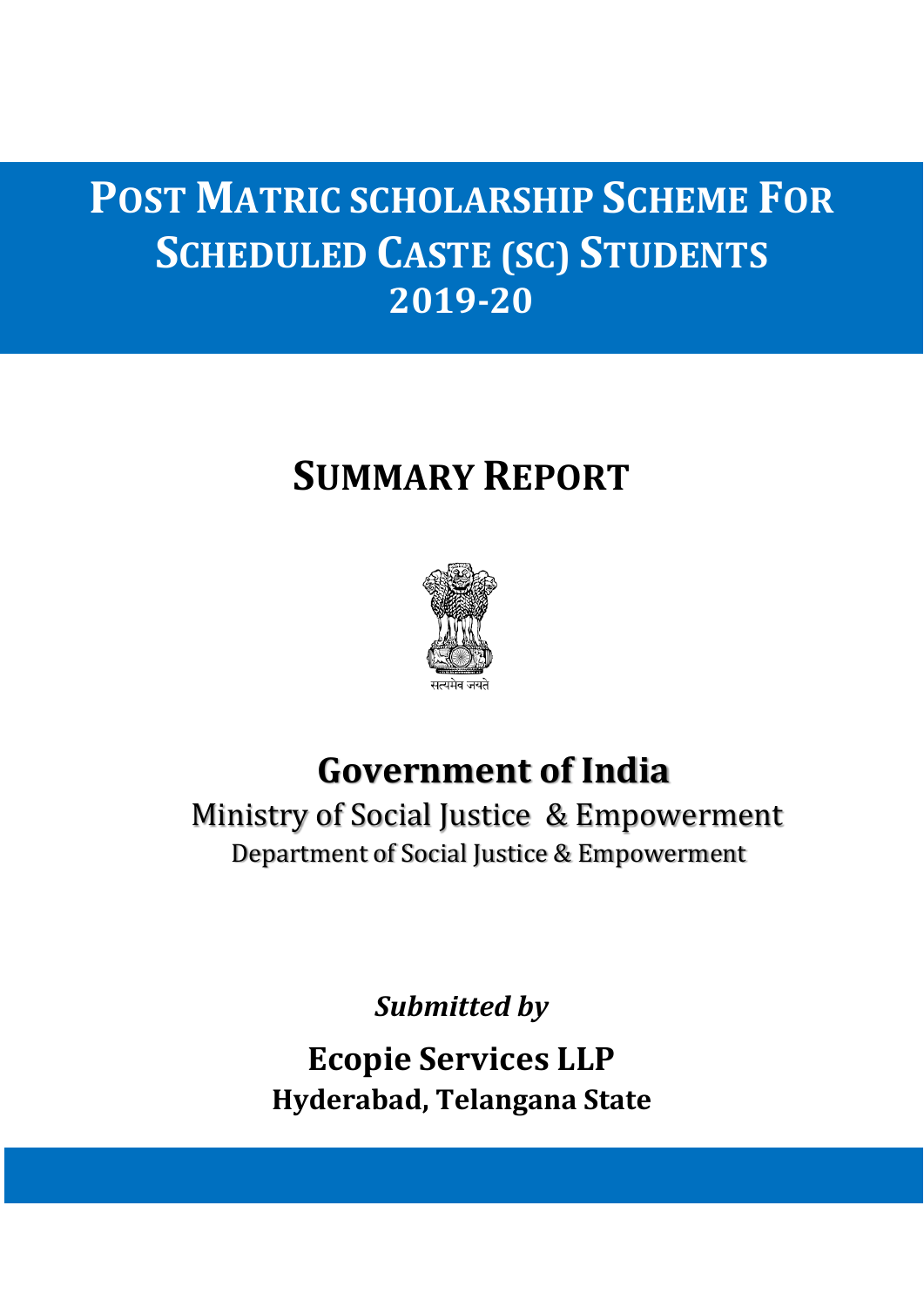# **Table of Contents**

| S.NO | <b>CONTENT</b> | Pg.No.    |
|------|----------------|-----------|
| 1.   |                | $1 - 17$  |
| 2.   |                | 18-21     |
| 3.   |                | 22        |
| 4.   |                | $23 - 27$ |
| 5.   |                | 28        |
| 6.   |                | 29        |
| 7.   |                | 31        |
| 8.   |                | 31-33     |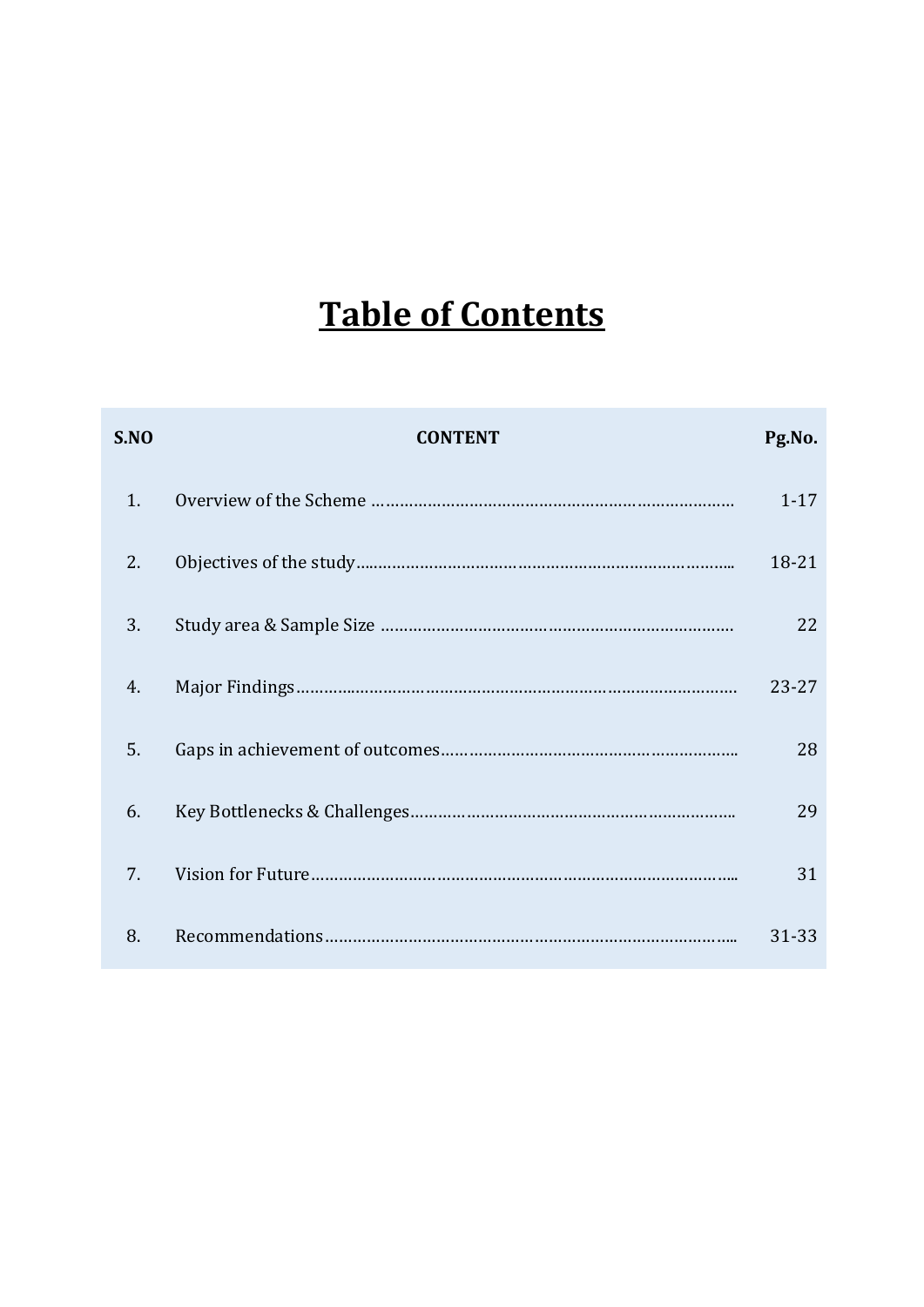# **OVERVIEW OF THE SCHEME**

The Ministry of Minority Affairs was created in the year 2006 for a focused approach on issues relating to the minorities. It is responsible for planning, implementation and evaluation of development programmes for the benefit of minority communities, Muslims, Sikhs, Christians, Buddhists and Zoroastrians (Parsis) have been notified as minority communities under Section 2(c) of the National Commission for Minorities Act 1992.

The Prime Minister's 15 Point Programmes for Welfare of Minorities was announced in June 2006. It provides that a Post-Matric Scholarship Scheme for meritorious students from minority communities would be implemented.

The Post Matric Scholarship Scheme for SC Students (PMS-SC) is a centrally sponsored scheme in operation since year 1944 to provide financial assistance to SC Students to pursue post matric education. The Post-Matric Scholarship for the students belonging to minority communities was launched in November 2007 as a centrally sponsored scheme with 100% central funding. This scheme for minority communities provides the scholarship to students from class XI to PhD (XI, XII, technical/ vocational, Under Graduate, Post Graduate, M.Phil. & Ph.D.) Studying in Government recognized private schools/ colleges/ universities/ institutes in India including technical vocational courses in Industrial Training Institutes/ Industrial Training Centers and the courses not covered under merit-cum-means based scholarship scheme for minority communities. This scholarship is not available for LLB, MBA, MCA, BE and MBBS.

These scholarships are available for studies in India only and are awarded by the Government of the State/UT to which the applicant actually belongs i.e., permanently settled or domiciled.

# **Objective**

This scheme is to provide/ supplement financial assistance to the Scheduled Castes students' studying at post matriculation or post-secondary stage to enable them complete their education.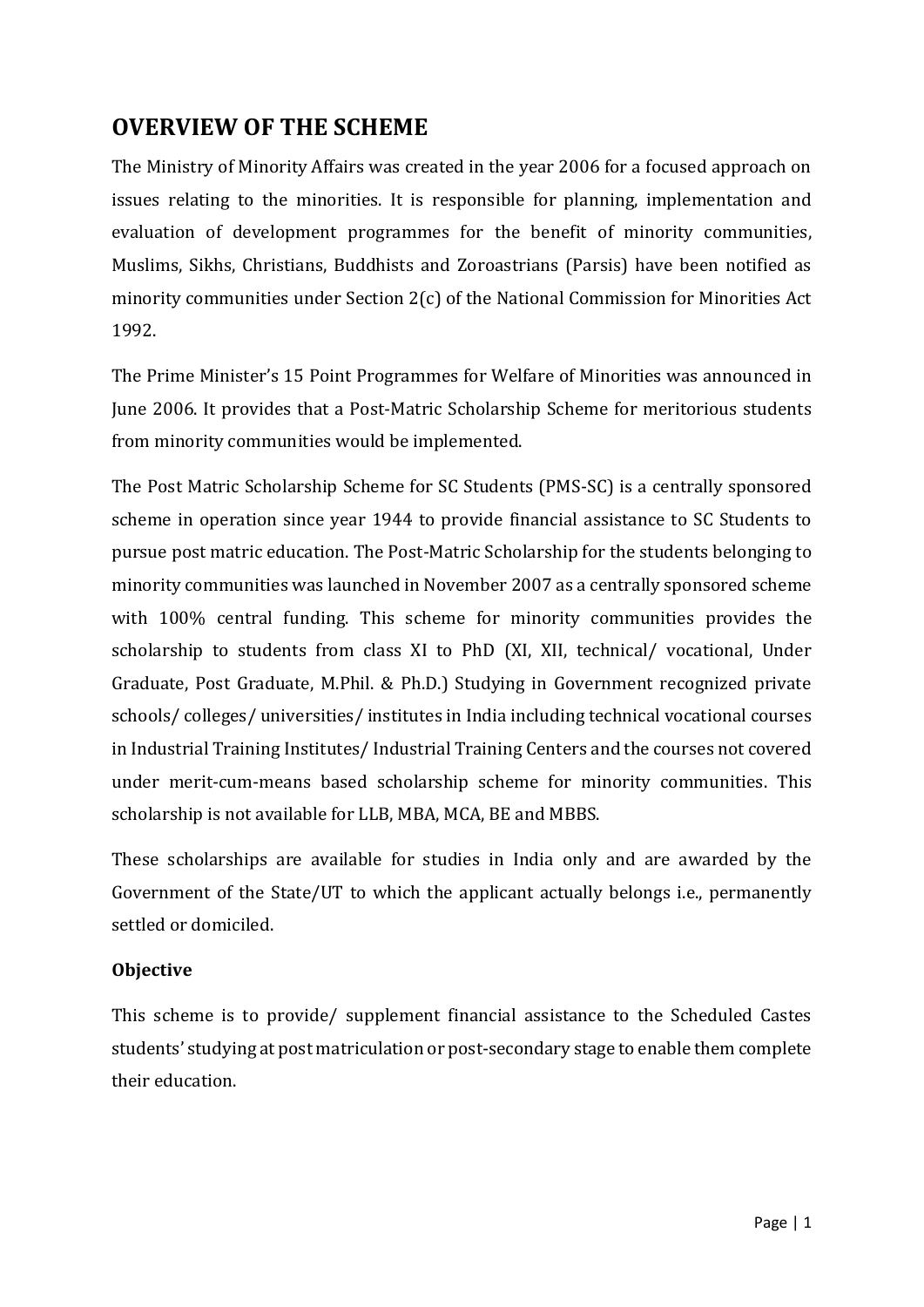# **Salient features of the scheme**

- It is flagship scheme and core of the core schemes of the Government of India.
- It is one of the oldest welfare schemes of the country.
- The scheme is open-ended as regards beneficiaries, institutions, courses and reimbursement of fees
- From a humble beginning in 1944-45 with an expenditure of Rs 0.48 lakhs to support 144 beneficiaries, the scheme has considerably improved its ambit. The scheme touched 1 lakh beneficiaries in 1967 – 68, 10 lakh beneficiaries in 1990- 91 and approximately 50 lakh beneficiaries in 2013-14. Approximately 60 lakh SC students are currently availing the benefits under the scheme.
- The committed liability of all the states put together during current FCC (2017-18) to 2019-20 is 8977.91 crore annually and Central share is an average of Rs 1092 crore annually.
- Due to various interventions of the scheme, there has been considerable improvement in GER of SC students in higher education from 16 in 2012-13 to 21.8 in 2017-18. However this GER of 21.8 is considerably lower than the GER for all students of the country at 25.8.

# **Funding pattern under the scheme**

Funds are provided to the State/UT Government to meet their entire demand that is over and above their committed liability', where 'Committed Liability' of the State/UT is defined as 'the highest demand for any of the years of the previous Plan/ Finance Commission Cycle'. For NE States, the Central Government bears the entire requirement of the States.

# **Eligibility of scholarship**

- a) The student should be an Indian National belonging to SC community and studying in post matric classes.
- b) Parents/ Guardians income should not exceed Rs 2.5 Lakh per annum.
- c) The student should be studying in one of the 10 categories of institutions specified in para III(II) of the revised scheme circulated vide communication no.11017/4/2015-SCD-V (III) dated 3.05.2018.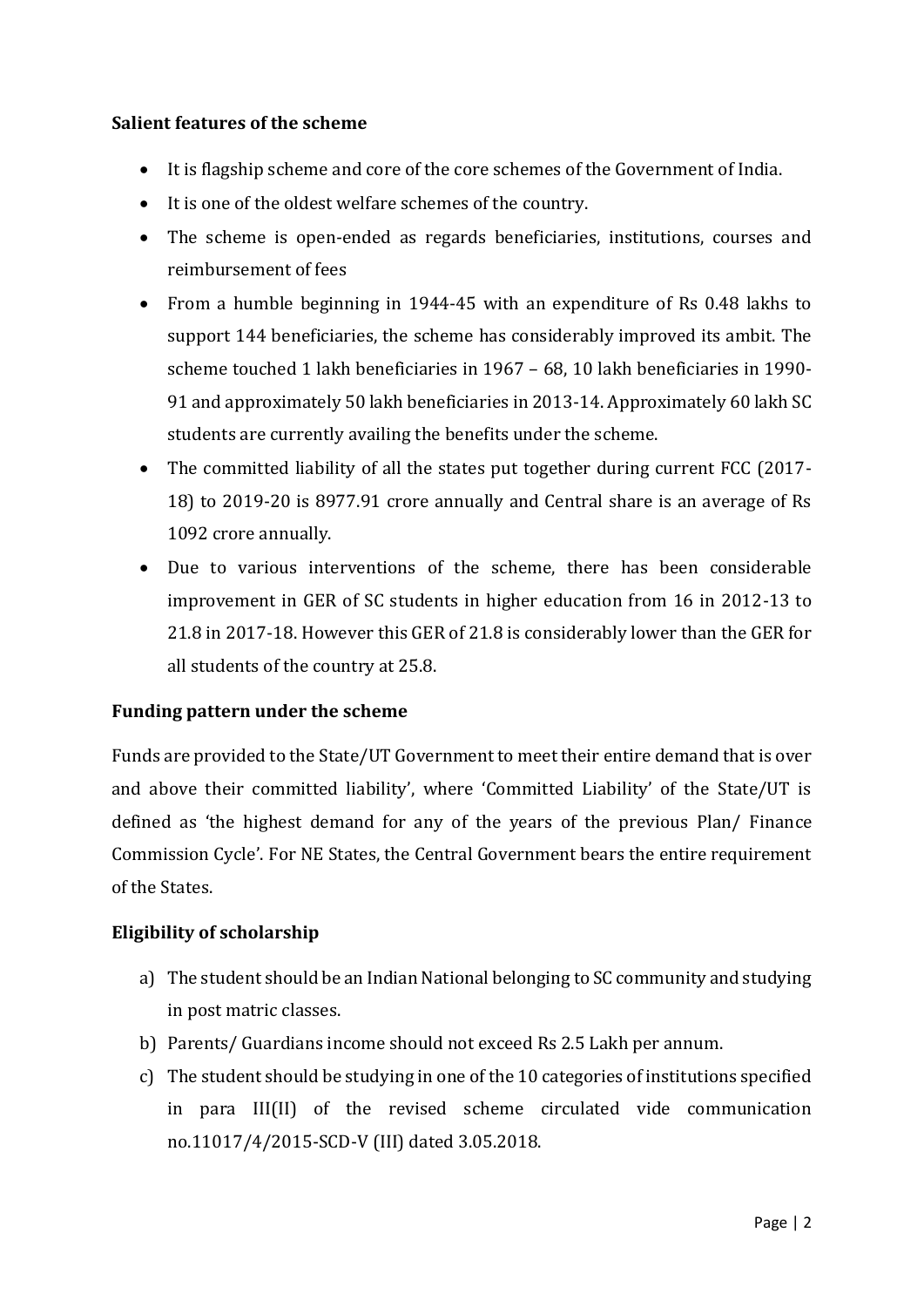d) Students pursuing their studies through correspondence courses are also eligible. The term correspondence incudes distant and continuing education for courses in Central/ State Universities only.

# **Amount of scholarship**

- The amount of scholarship includes the following for complete duration of the course:
- Maintenance allowance amounting to Rs.380/- to 1200/- per month for hostellers and Rs.230/- to Rs.550/- per month for day scholars.
- Reimbursement of compulsory non-refundable fees,
- Study tour charges upto Rs.1600
- Theses typing/printing charges for Research Scholars upto Rs.1600
- Book allowance amounting to Rs.1200 for students pursuing correspondence courses
- Book bank facility for specified courses ranging from Rs.2400 to Rs.7500
- Additional allowance for students with disabilities for the complete duration of the course.

# **Revision of the scheme in May 2018:**

# **The scheme was revised in May 2018. The salient features are following:**

- Change in definition of committed Liability' from 'Actual expenditure in terminal year of previous Plan Period to 'Highest demand for any of the financial years of the previous Plan Period/ Financial Commission Cycle (FCC)'.
- Online end to end processing, verification of eligibility credentials to ensure greater transparency and to control duplication, wrong claims by institutions
- Mandatory payment of maintenance allowance and non-refundable fee to bank accounts of student beneficiaries only.
- Maintenance allowance is payable from  $1<sup>st</sup>$  April/from the month of admission for a period of 10 months duration of the course.

The scheme is implemented through State Governments/ Union Territory Administrations. Under the scheme, 30% of scholarships are earmarked for girl students which can be utilized by boy students if adequate numbers of eligible girl students are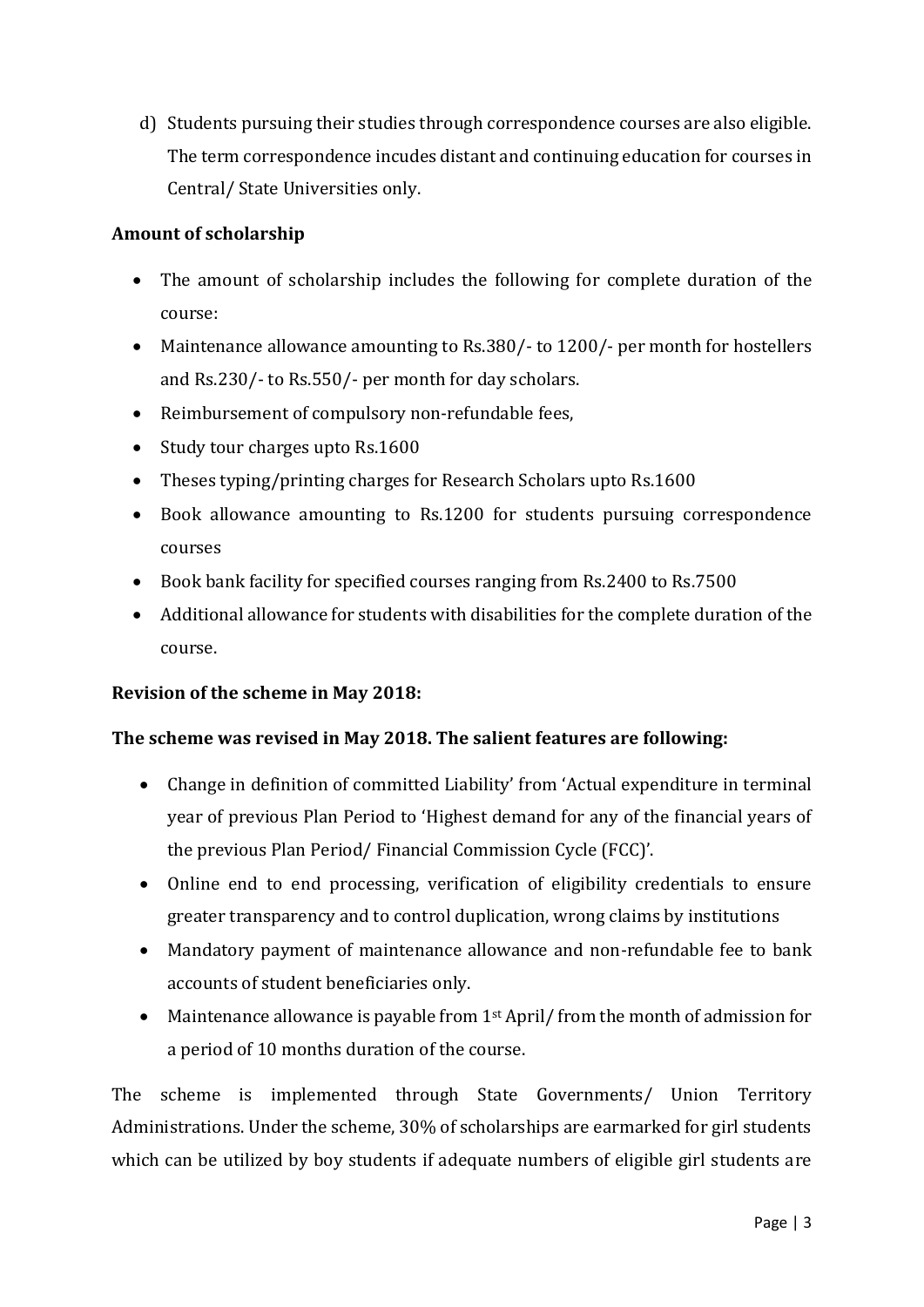not available. The basis of distribution of scholarship among the States/ Union territories is population of minorities in the States/ Union Territories.

# **Conditions**

- (I) The scholarship is open to nationals of India.
- (II) These scholarships will be given for the study of all recognized post matric scholarship or Post-secondary courses pursued in Recognized institutions with the following Exceptions: Scholarship are not awarded for training courses like Aircraft maintenance Engineers Courses and private Pilot license Courses. Courses at training-ship Dufferin (now Rajendra), courses of training at the military college, Dehradun, courses at pre-Examination Training at Centres of all India and state levels
- (III) Only those candidates who belong to Scheduled Castes so Specified in relation to the State / Union Territory to which the applicant actually belong i.e permanently settled and who have passed the Matriculation or Higher Secondary or any higher examination of a recognized University or Board of Secondary Education, will be Eligible.
- (IV) Candidates who after passing one stage of education are studying in the same stage of education in different subject e.g. i. Sc. After I.A. or B.Com. after B.A or M.A. in another subject will not be eligible.
- (V) Students who, after having completed their educational career in one professional line, e.g L.L. B, after B.T./B.Ed. will not be eligible. From the Academic year 1980-81, studies in two professional courses are allowed.
- (VI) Students studying in Class XI of the Higher Secondary School courses of the XII Class of the Multipurpose High School will not be eligible for it being a continuous school course. However, in cases where 10 th Class Examination of such courses is treated as equivalent to Matriculation and students will be treated as post-matric students and will be eligible for the awarded of scholarships.
- (VII) Students pursing post Graduate courses in medicine will be eligible if they are allowed to practice during the period if their course.
- (VIII) Students who after failing or passing the under graduates/post-graduate examinations in Arts/Science/Commerce join any recognized professional or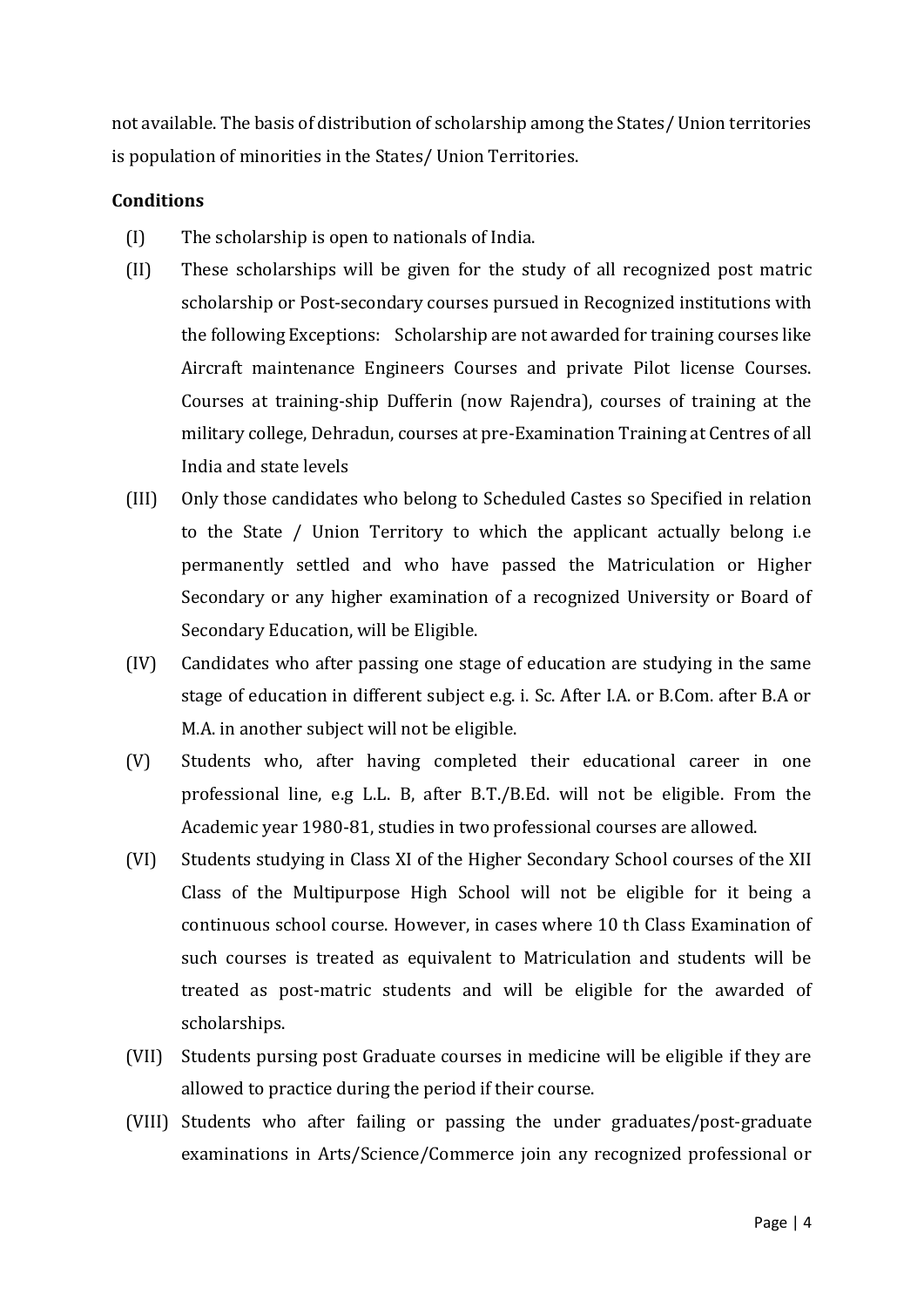Technical certificate /diploma/degree courses will be awarded scholarship if otherwise eligible. No subsequent failure will be conducted except courses in Group-1

- (IX) Students who pursue their studies correspondence courses are also eligible. The term correspondence includes distant and continuing education.
- (X) Employed students whose income combined with the income of their parents/Guardians does not exceed the maximum prescribed income ceiling are made eligible to post-matric scholarship to the extent of reimbursement of all compulsorily payable non-refundable fees
- (XI) All Children of the same parents/guardians will be entitled to receive benefits of the scheme
- (XII) A scholarship holder under this scheme will not hold any other scholarship /Stiped. If awarded any other scholars/stipend, the students can exercise his/her options for them of the two scholarship /stipends, whichever is more beneficial to him/ her and should inform the awarding authority through the head of the institution about the option made. No scholarship will be paid to the students under this scheme from the date he/she accepts another scholarship/stipend. The student can however, accept free lodging or a grant or adhoc monetary help from the state Government or any other source for the purchase of books, equipment or for meeting the expenses on board and lodging in additional to the scholarship amount paid under this scheme.
- (XIII) Scholarship holders who are receiving coaching in any of the pre-examination training centres with financial assistance from the central Government/state Government will not be eligible for stipend under the coaching schemes for the duration of the coaching programme.

Note 1: it is mentioned under the item III (Condition of eligible) of this scheme that the scholarship will be given for the study of all recognized post-matriculation or postsecondary courses pursued in recognized institutions, the list of courses grouped (I to VI) is only illustrative and not exhaustive. The state Governments/Union territory Administrative are, thus themselves competent to decide the appropriate grouping of courses at their level as advised vid this Ministry letter No.1101713/88-Sch.cell, dated 3.8.1989.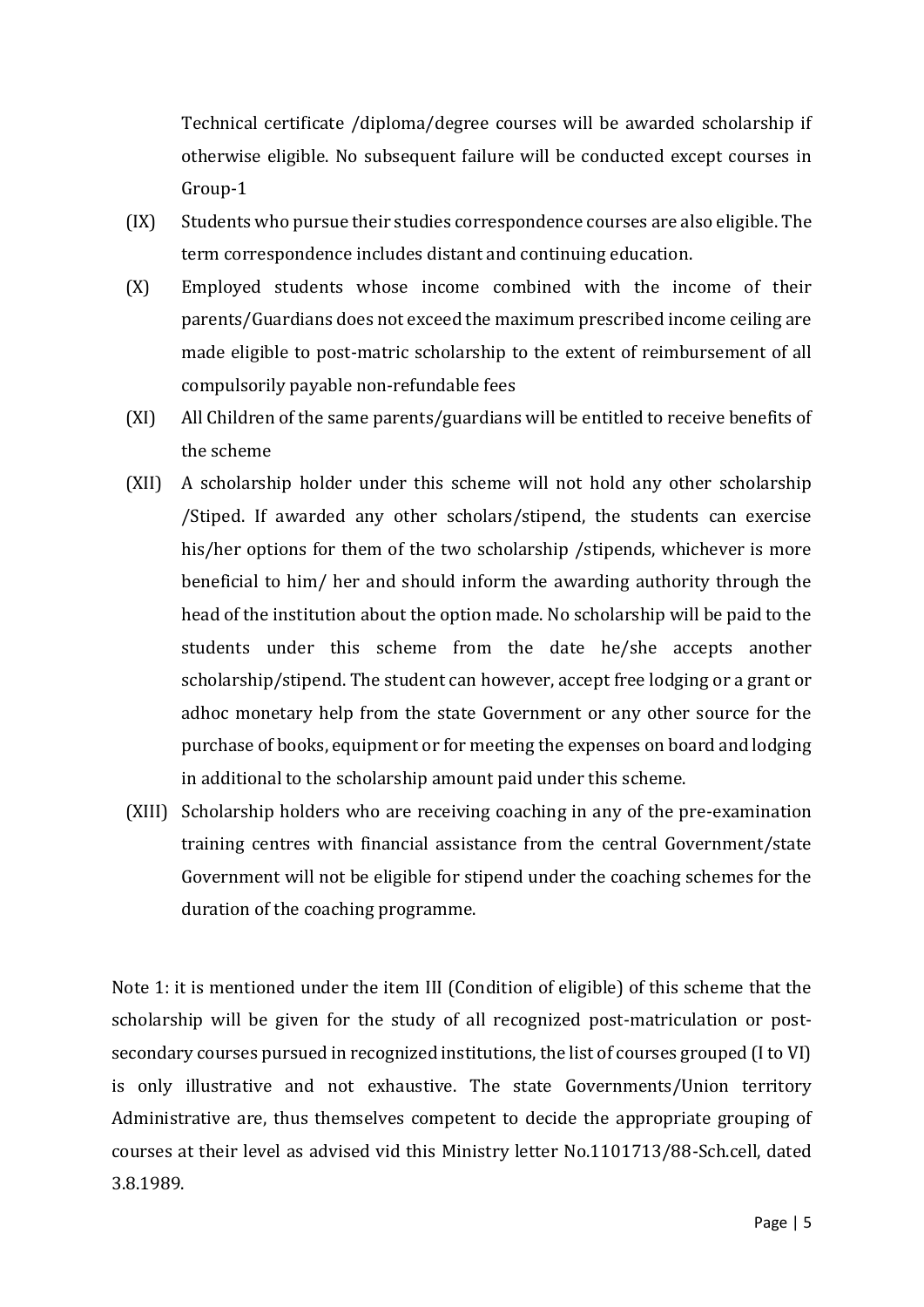# **Income ceiling**

Scholarship is paid to the students whose parents/guardians' income from all sources does not exceed Rs.2,50,000/- (Rupees two lakh fifty thousand only) per annum w.e.f. academic session 2013-14.

# **Value of Scholarships**

The value of scholarship includes the following for complete duration of the course:

- (I) Maintenance allowances
- (II) Reimbursement of compulsory non-refundable fees,
- (III) Study tour charges,
- (IV) Thesis typing/printing charges for research scholars,
- (V) Book bank facility for specified courses, and
- (VI) Additional allowance for students with disabilities, for the complete duration of the course.

# **The details are as follows**:

(i) Maintenance allowances

Courses covered under the groups and the scholarship amount

|           | Groups                                                                                                                                                                                                                                                                                                                                                                                                                                                                                                                                                                                                                                                                                                                               | <b>Rate of Maintenance</b><br>allowance (in Rupees per<br>month) |                      |
|-----------|--------------------------------------------------------------------------------------------------------------------------------------------------------------------------------------------------------------------------------------------------------------------------------------------------------------------------------------------------------------------------------------------------------------------------------------------------------------------------------------------------------------------------------------------------------------------------------------------------------------------------------------------------------------------------------------------------------------------------------------|------------------------------------------------------------------|----------------------|
| Group     | <b>Courses</b>                                                                                                                                                                                                                                                                                                                                                                                                                                                                                                                                                                                                                                                                                                                       | <b>Hostellers</b>                                                | <b>Days Scholars</b> |
| $Group-1$ | 1. Degree and Post Graduate level courses in<br>(Allopathic, Indian and<br>medicine<br>other<br>recognized systems of medicines), engineering,<br>technology, planning, architecture, Design,<br>Fashion technology, Agriculture, veterinary &<br>Allied<br>Sciences, Management,<br><b>Business</b><br>Finance/Administration, Computer<br>Science/<br>applications.<br>2.<br>Commercial pilot License (including<br>helicopter pilot and multiengine rating) course.<br>3. Post Graduate diploma courses in various<br>branches of Management & medicine.<br>4.C.A/I.C.W.A./C.S./I.C.F.A. etc.<br>5.M. Phill., Ph.D. and Post-Doctoral Programmes<br>(D.litt., D.Sc. etc.) Group I,<br>Group II and Group III Courses<br>(5) L.L.M | 1200                                                             | 550                  |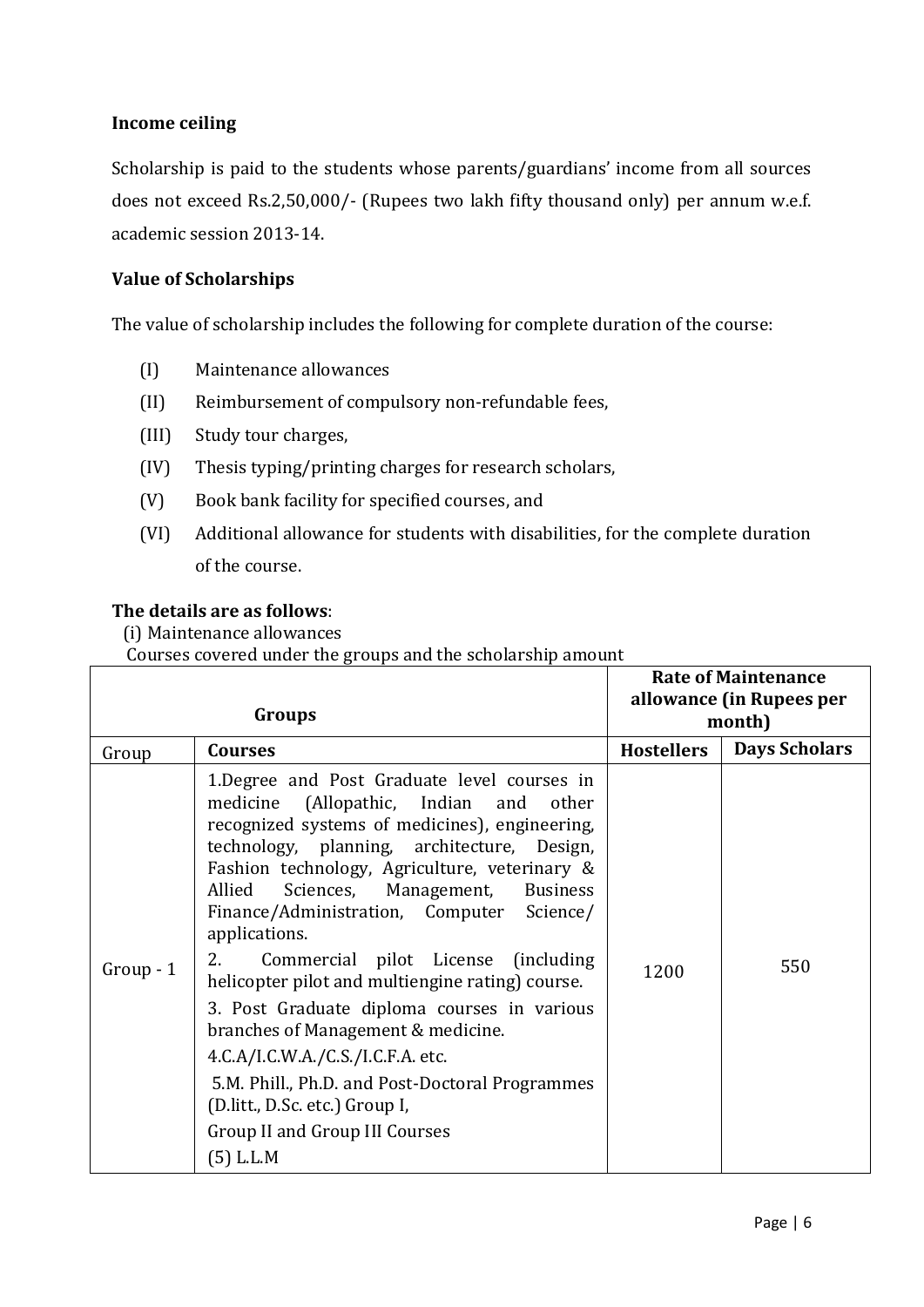| $Group-II$ | 1. Professional Courses leading to degree,<br>diploma, certificate in areas like Pharmacy (B.<br>Pharma), Nursing (B. Nursing), LLB, BFC, other<br>para-medical branches like rehabilitation,<br>diagnostics etc., mass communication, hotel<br>$\%$<br>management<br>catering,<br>travel/tourism/hospitality Management,<br>interior Decoration, Nutrition & Dietetics,<br>Commercial Art, Financial Services (e.g. Banking,<br>insurance, Taxation etc.) for which entrance<br>qualification is minimum Senior Secondary<br>$(10+2)$ .<br>2. Post Graduate courses not covered under<br>Group - I e.g. $MA/M$ Sc./M. Com /M Ed./M.<br>Pharma etc. | 820 | 530 |
|------------|-----------------------------------------------------------------------------------------------------------------------------------------------------------------------------------------------------------------------------------------------------------------------------------------------------------------------------------------------------------------------------------------------------------------------------------------------------------------------------------------------------------------------------------------------------------------------------------------------------------------------------------------------------|-----|-----|
| Group-III  | All the other leading to a graduate degree not<br>covered under Group I&II e.g. BA/B Sc/B. Com                                                                                                                                                                                                                                                                                                                                                                                                                                                                                                                                                      | 570 | 300 |
| Group IV   | All post-matriculation level non-degree courses<br>for which entrance qualification is high school<br>(class X), e.g. senior secondary certificate (class)<br>XI and XII), both general and Vocational stream,<br>ITI courses, 3 years diploma courses in<br>Polytechnics, etc.                                                                                                                                                                                                                                                                                                                                                                     | 380 | 230 |

# **Note 1: Commercial pilot License Course (CPL)**

CPL course would include commercial Helicopter License (CHPL) and multiengine rating training on A-320 and similar aircrafts even after the candidates has got scholarship for multi-engine rating training with the CPL Course. CPL Course is covered under Group -I the number of awards for CPL will be 50 per annum. Consequent upon receiving applications from concerned students, concerned state Governments/UT Admns. Should scrutinize them for determining their eligibility under the scheme and thereafter recommend the number of eligible applications for CPL training (with their names) each financial year to the Ministry of Social justice & Empowerment (their applications need not be sent to the Ministry). Upon receipt of such information, Ministry of Social justice & Empowerment will give clearance to the country as a whole. Selected candidates are provided a maintenance allowance at the rates applicable to Group I courses i.e Rs.1200 per month for hustlers and Rs.550 per Month for day scholars. In addition, all compulsory fees, including flight charges are to be provided as fee.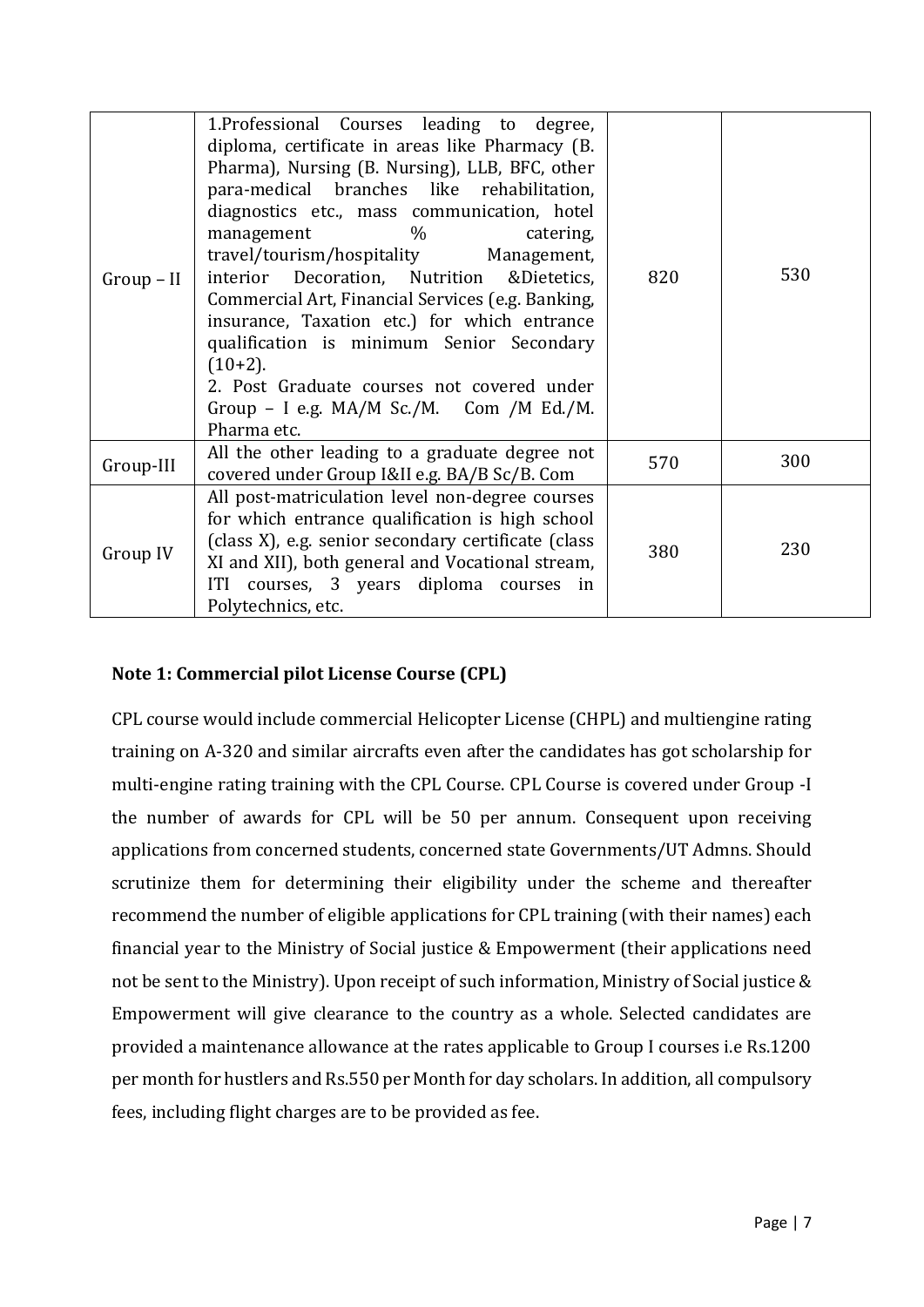**Note 2:** Normally the term Hostel is applicable to a common residential building and a common mess for the students run under the supervisor of the educational institution authorities. In case the college authorities are unable to provide accommodation in the college Hostel, an approved place of residency can also be treated as hostel for the purpose of the scheme. The place will be approved by the head of the institutions after due inspection and keeping in view the rules and regulations laid down by the University. If any in such case a certificate to the effect that the students is residing in an approved place of residence as he is unable to get accommodation in the college hostel should be furnished by the head of the institution.

It is further that such deemed hostels should consist of such accommodation as is hired at least by a group of five students living together, usually with common mess arrangements.

**Note 3:** Scholars who care entitled to free board and / or lodging will be paid maintenance charge at1/3 at Hostellers rate

# **(ii) Additional Allowances for SC students with Disabilities**

| <b>Level of Course</b> | Reader Allowance (Rs. per month) |
|------------------------|----------------------------------|
| Group I, II            | 240                              |
| Group III              | 200                              |
| Group IV               | 160                              |

(A)Additional Allowances for SC Students with disabilities (Table 2.1.3)

- (B)Provision of transport allowance up to Rs.160/- per month for disabled students, if such students do not reside in the hostel. Which is within the premises of educational institution. The disability as per the persons with Disability (Equal Opportunities, Protection of rights and full Participation) Act, 1995 is defined as blindness, low-vision, leprosy-curd, hearing impairment, locomotor disability, mental retardation and mental illness.
- (C) Escort Allowances of Rs.160/- per month for severally handicapped day scholar students with low extremity disability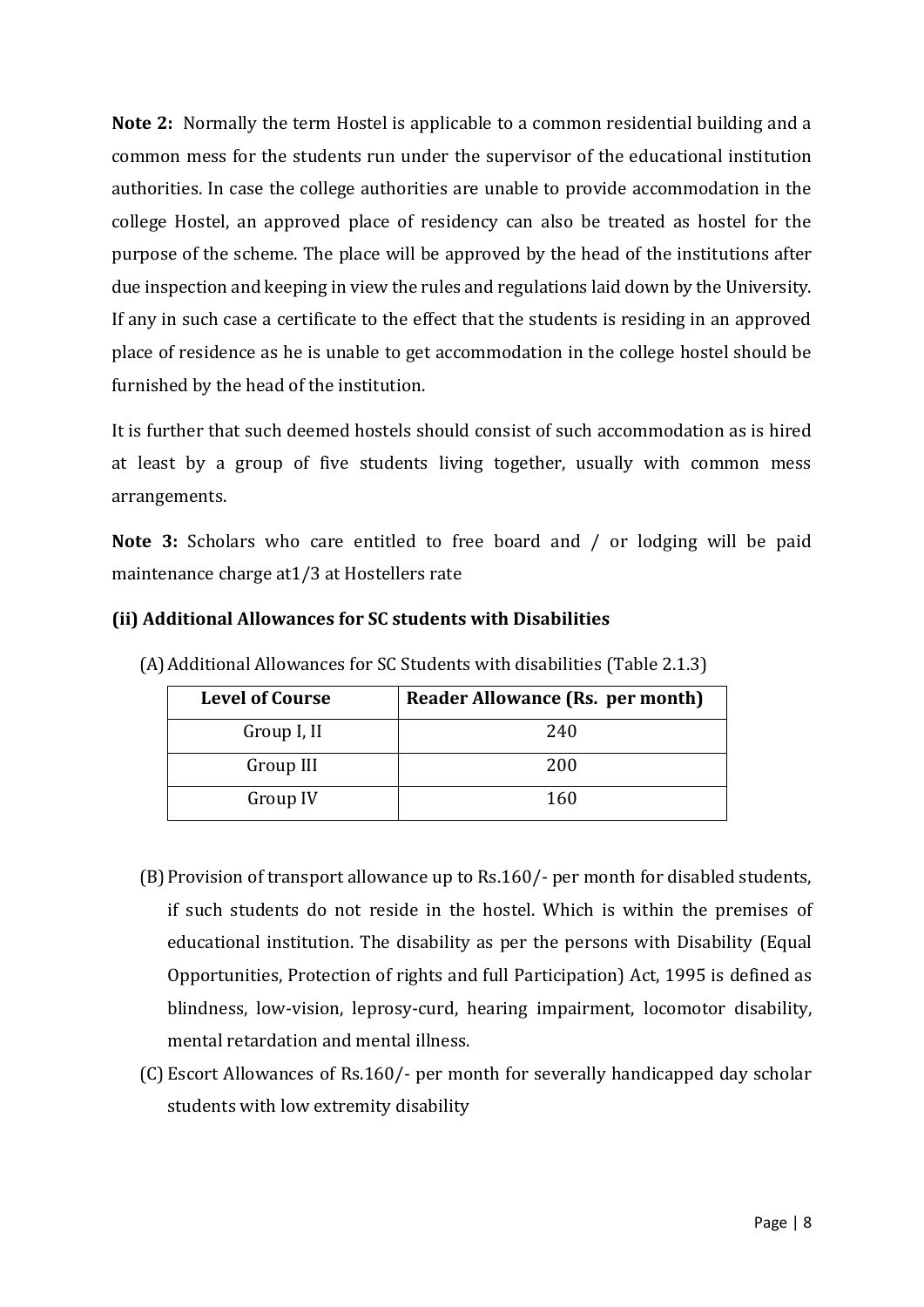- (D)Special pay of Rs.160/- per month is admissible to any employee of the hostel willing to extend help to a severely orthopedically handicapper student residing in hostel of an educational institution, who may need the assistance of a helper.
- (E) Allowance of Rs.240/- per month towards extra coaching to mentally retarded and mentally ill students.

The provision in (B) TO (D) are also applied to leprosy-cured students.

**Note 1:** The disabled students belonging to scheduled casts covered under the scheme can also get such additional benefits from other schemes, which are not covered under the scheme.

**Note 2:** The disability as defined under the said Act has to be certified by competent medical authority of the state Govt/UT Administration.

# **(iii) Fees**

Scholar will be paid enrolment/registration. Tuition, games, union, Library, Magazine, Medical Examination and such other fees compulsorily payable by the scholar to the institution or University / Board. Refundable deposits like caution money, security deposit will, however, be excluded.

**Note:** Compulsory non-refundable fee charged by recognized institutions against free and paid seats of recognized courses can be fully reimbursed as per the fee structure approved by the competent State/Central Government authority. However, while sanctioning scholarship against paid seats, state Government should make the income verification compulsory.

# **(iv) Study Tours**

Study tour charges up to a maximum of Rs.1600 per annum, limited to the actual expenditure incurred by the student on transportation charges etc. will be paid to the scholars studying professional and technical courses, provided that the head of the institution certificates that the study tour is essential for the scholar for completion of his/her course study.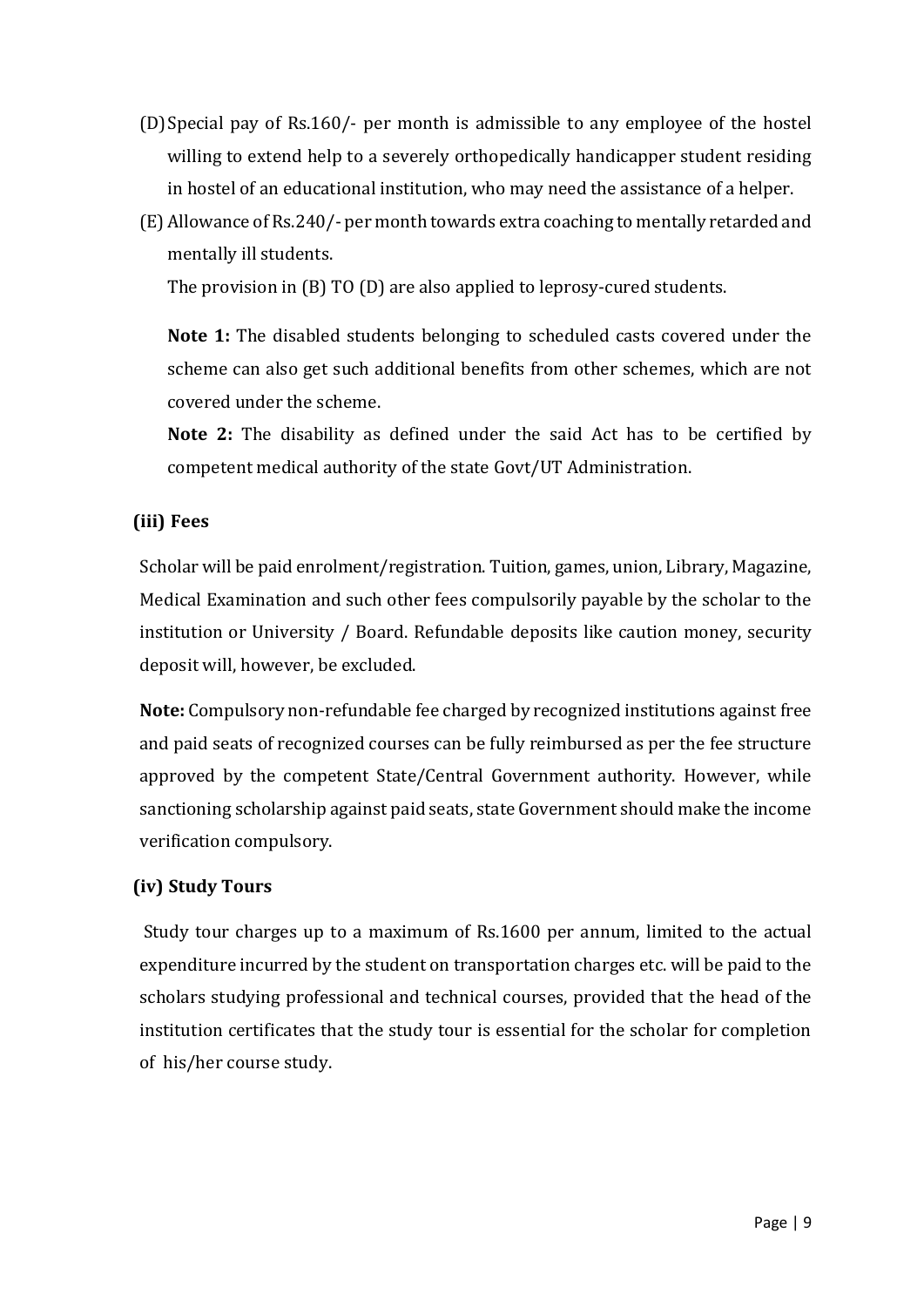# **(V) These typing/printing Charges**

These typing/printing charges up to a maximum of Rs.1600 will be paid to research scholars on the recommendation of the head of the institution.

# **(Vi)Book Allowance for students pursuing correspondence/distance education courses**

The students pursuing such courses are also eligible for an annual allowance of Rs.1200/- for essential/prescribed books, besides reimbursement of course fees.

# **(vii) Book Banks**

- 1. Book banks are to be set up in all the Medical, Engineering, Agriculture, Law and veterinary Degree College and institution imparting Chartered Accountancy, MBA and alike Management courses and polytechnics where Scheduled Caste students are in receipt of post matric scholarship. The set of text books will be purchased for 2 such SC students at various stages except in respect of post- graduate courses and Chartered Accountancy where it will be one set for each student. However, the ratio of sets and students will have to be adjusted to the total number of sets that could be procured within the total resources allocated to the state concerned.
- 2. The details of course covered for setting up of banks, ceiling of admissible expenditure per set of books and sharing criteria are given below: (Table 2.1.4)

| SI. No | <b>Courses</b>                           | <b>Sharing</b><br>criteria | Ceiling per set<br>(or actual cost<br>whichever<br>is<br>less in rupees) |
|--------|------------------------------------------|----------------------------|--------------------------------------------------------------------------|
| 1      | Degree courses in<br>Medical/Engineering | I set for 2<br>students    | 7,500                                                                    |
| 2      | Degree courses in Veterinary             | $-Do-$                     | 5000                                                                     |
| 3      | Degree course In Agriculture             | $-Do-$                     | 4,500                                                                    |
| 4      | Polytechnics                             | $-Do-$                     | 2,400                                                                    |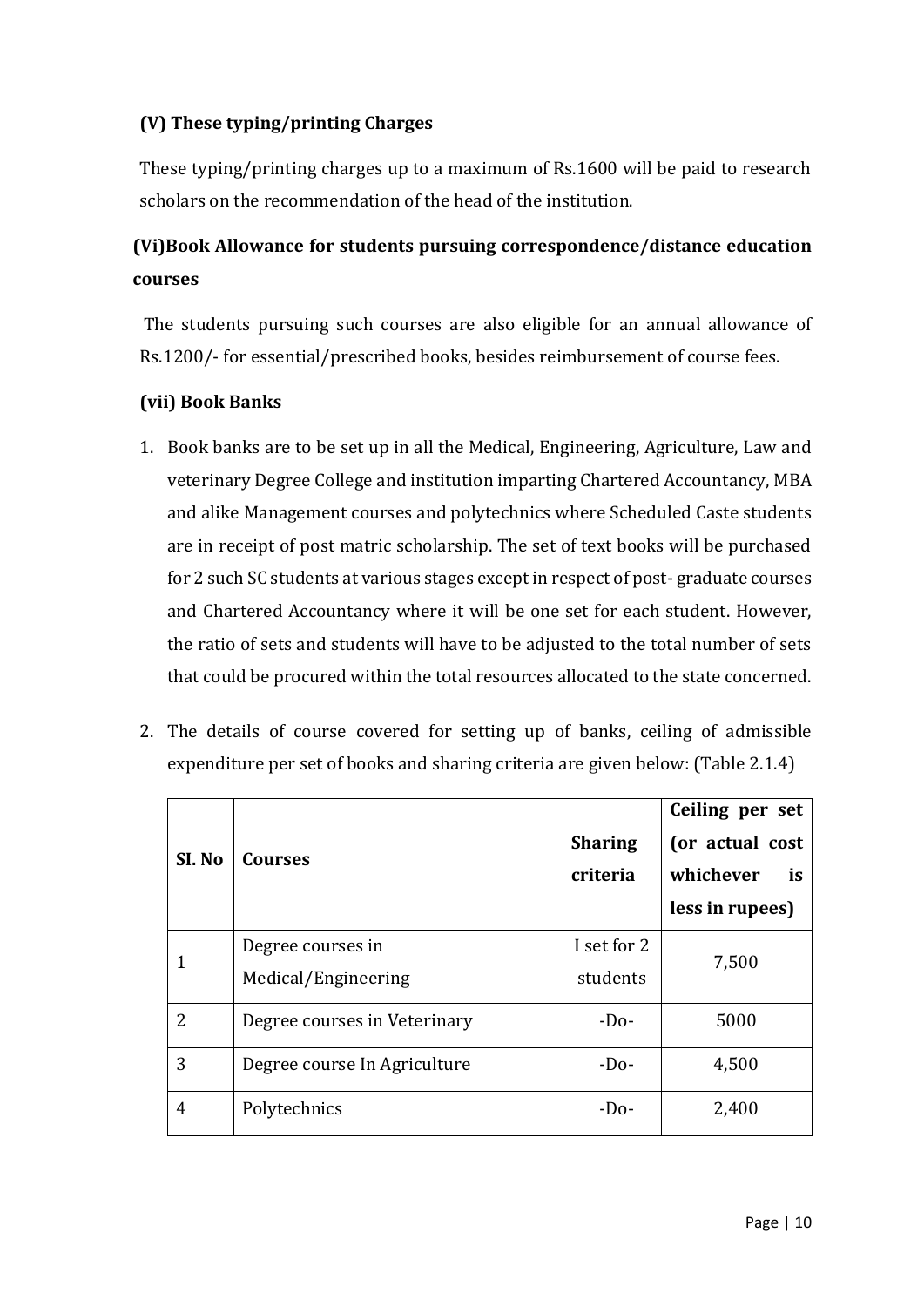|   |                          | A. Post Graduate courses in Medical,  |        |       |
|---|--------------------------|---------------------------------------|--------|-------|
|   |                          | Engineering, Agriculture<br>and       |        |       |
|   |                          | Veterinary courses and such other     |        |       |
|   |                          | technical/alike courses as<br>are     |        |       |
|   |                          | the<br>approved<br>by                 |        |       |
|   |                          | University/institutes of higher       |        |       |
| 5 |                          | learning.                             | $-Do-$ | 5,000 |
|   |                          | B. Law courses, L.L.B (3 years and 5  |        |       |
|   |                          | years) LL.M. (2 year)                 |        |       |
|   |                          | C. Chartered<br>accountancy           |        |       |
|   | (intermediate and final) |                                       |        |       |
|   |                          | D. M.B.A. (years) and Similar courses |        |       |
|   |                          | E. Bio-Sciences                       |        |       |
|   |                          |                                       |        |       |

For storage of books and contingencies etc. the cost of steel almirah for storing books of each book bank including contingencies like transportation etc. the following expenses are admissible:

- (i) Rs. 2,000 or actual cost whichever is less.
- (ii) 5% of the grant may be earmarked for expenses on binding, stitching etc.

**Note:** The said sets of books also include Braille Books, Talking Books, Cassettes for the Visually Handicapped students.

- 1. The book bank is to be set up in all the recognized college/institution where these courses are being offered as recognized courses.
- 2. Purchase of book Banks will be restricted to the prescribed text books for the entire courses.
- 3. The state Government may constitute expert groups consisting of members from selected colleges/educational institutions of different regions to decide the adequate number of text books in a set (not reference books) required for each course.
- 4. The life period of one set of books has been fixed at 3 years. Thereafter the books may be disposed of by colleges/educational institutions in the same manner as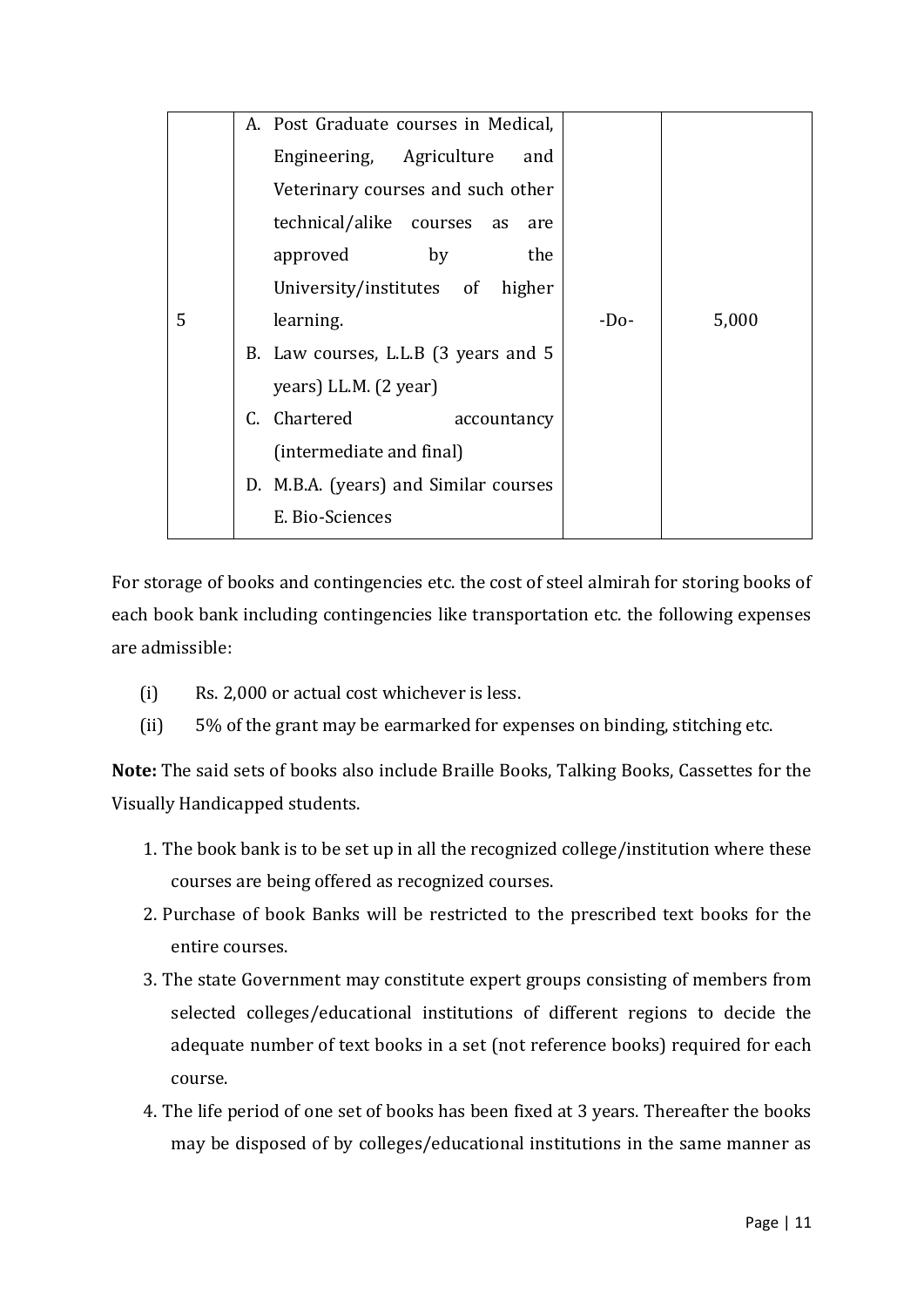the book in the library subjected to the guidelines, if any, of the state Government/UT administration in this regard

- 5. These books are to be supplied to SC Students in instalments, depends on the courses, semester structure etc.
- 6. The following rules are Govern the distribution of books to the students:
	- (i) Each SC students will be provided with an identity card for this purpose.
	- (ii) Each SC student will be required to submit requisition for borrowing books from the book bank in a form to be provided for this purpose
	- (iii) The Books would be returned to the book bank at the end of each term. The principal of the college/institution will make every effort to ensure that those students who complete their course or those who drop out in the middle, return the books belonging to the Book bank.
	- (iv) It is the responsibility of the student concerned to maintain the book supplied to them from the book bank, in good condition.
	- (v) Any cases of loss or damage to the books would attract penalty. In case of serious damage or loss of books, the students concerned will have to bear the cost of the book.

# **1.5. Selection of Candidates**

- I. All the eligible Scheduled Caste candidates are given Scholarship subject to the application of means test prescribed in the Scheme.
- II. Candidates belonging to one state but studying in other state are awarded scholarship by the state to which they belong and will submit their applications to the competent Authorities in the state. In the matter of examination from fees or other concession also they are treated as if they were studying in their own state.

#### **1.6 Duration and renewal of awards**

a) The award once made is tenable from the stage at which it is given to the completion of course subject to good conduct and regularity in attendance, it will be renewed from year provided that within a course which is continuous for a number of years, the scholar secures promotion to the next higher class irrespective of the fact whether such examinations are conducted by a University or the institution.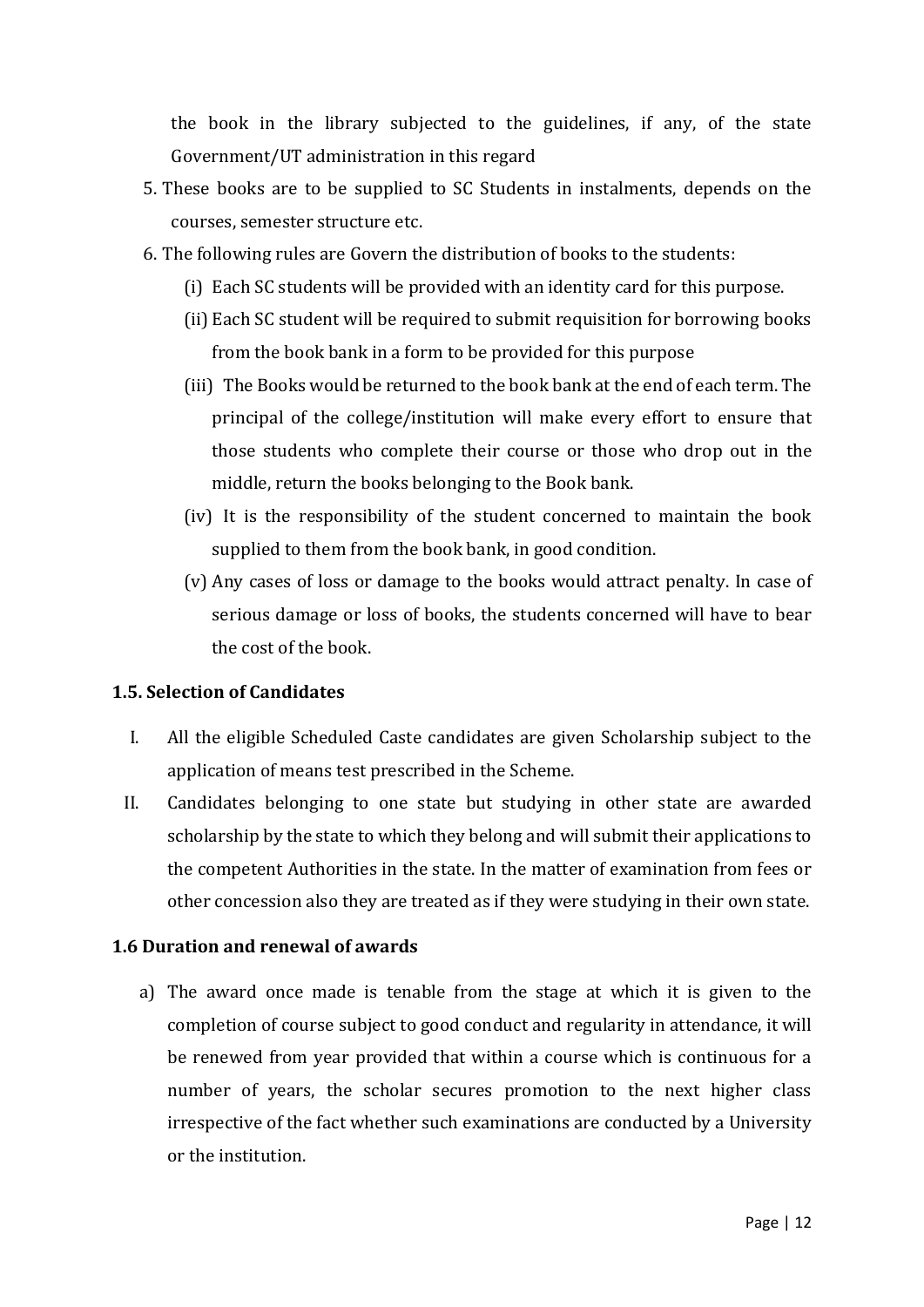- b) If a scheduled caste scholar pursuing Group-I courses fails in the examination for the first time, the awarded may be renewed. For second and subsequent failure in any class, the student shall bear his/her own expenses until he/she secures promotion to the next higher-class
- c) If a scholar is unable to appear in the annual examination owing to illness and or on account of any other unforeseeable event, the award may be renewed for the next academic year on submission of medical certificate and/or other required sufficient proof to the satisfaction of the head of the institution and his/her certifying that the scholar would have passed had he appeared in the examination.
- d) If according to the Regulation of a university/institution, a student is promoted to the next higher class even though he/she may not have actually passed in lower class and is required to take examination of the junior class again after some time he/she will be entitled to scholarship for the class to which he/she is promoted if the students is otherwise eligible for Scholarship.

# **1.7 Payment**

- I. Maintenance allowance is payable from  $1<sup>st</sup>$  April or from the month of admission, whichever is later, to the month in which the examinations are completed, at the end of the academic year (including maintenance allowance during holidays) provided that if the scholarship secures admission after the 20 the day of a month, the amount will be paid from the month following the month of admission.
- II. In case of renewal of scholarship awarded in the previous years, maintenance allowance will be paid from the month following the month up to which scholarship was paid in the previous year, if the course of study is continuous.
- III. The Government of the state/ union Territory Administration, to which they belong, in accordance with the procedure laid down by them in this regard, will pay the scholarship money to the selected students.
- IV. Scholarship will not be paid for the period of internship/horsemanship in the M.B.B.S course or for a particular training in another course if the student is in receipt of some remuneration during the internship period or some allowance/stipend during the practical training in other course.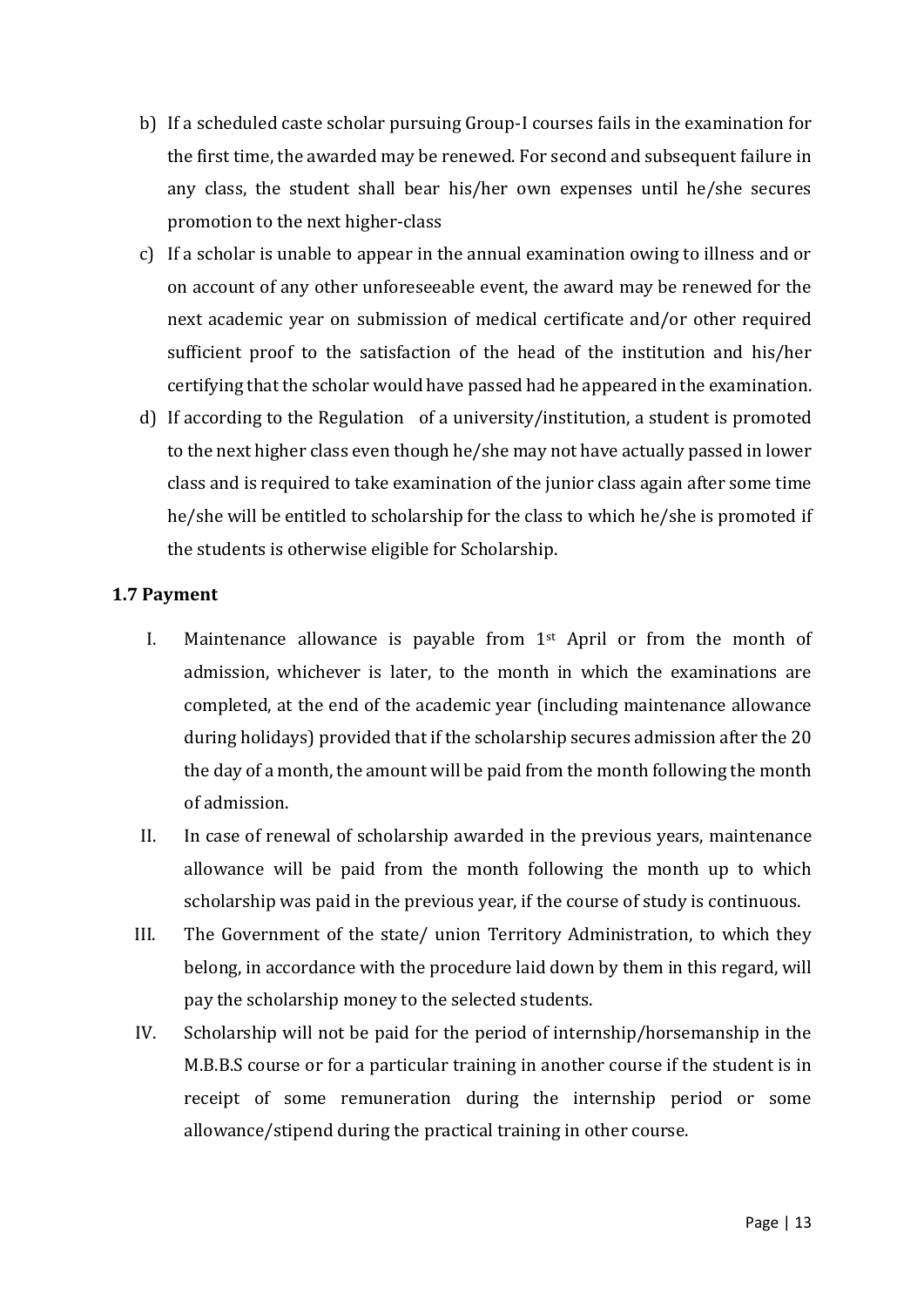# **1.8 Mode of disbursal of scholarship**

In order to ensure timely payment of scholarship amount to the beneficiaries, the state Government/UT Administrations are requested to avoid cash payment of scholarship amount and are required to issue instructions to all concerned that payment of scholarship should be made to beneficiary through their accounts in post offices/banks with phased transition to smart cards.

# **1.9 Other conditions of the award**

- I. The scholarship dependent on the satisfactory progress and conduct of the scholar. If it is reported by the head of the institutions at any time that a scholar has by reasons of his/her own act of default failed to make satisfactory progress or has been guilty of misconducted such as resorting to or participating in strikes, irregularity in attendance without the permission of the authorities concerned etc., the authority sanctioning the scholarship may either cancel the scholarship or stop or withhold further payment for such period as it may think fit.
- II. If a student is found to have obtained a scholarship by false statements, his/her scholarship will be cancelled forthwith and the amount of the scholarship paid will be recovered, at the discretion of the concerned state Government. The student concerned will be blacklisted and debarred for scholarship in any scheme forever.
- III. A scholarship awarded may be cancelled if the scholar changes the subject of the course of the study for which the scholarship was originally warded or changes the institutions of study, without prior approval of the state Government. The head of the institution shall report such cases to them and stop payment of the scholarship money the amount already paid may also be recovered at the discretion of the State Government.
- IV. A scholar is liable to refund the scholarship amount at the discretion of the state Government, if during the course of the year, the studied for which the scholarship has been awarded is discontinued by him/her
- V. The provision of this scheme can be changed at any time at the discretion of the Government of India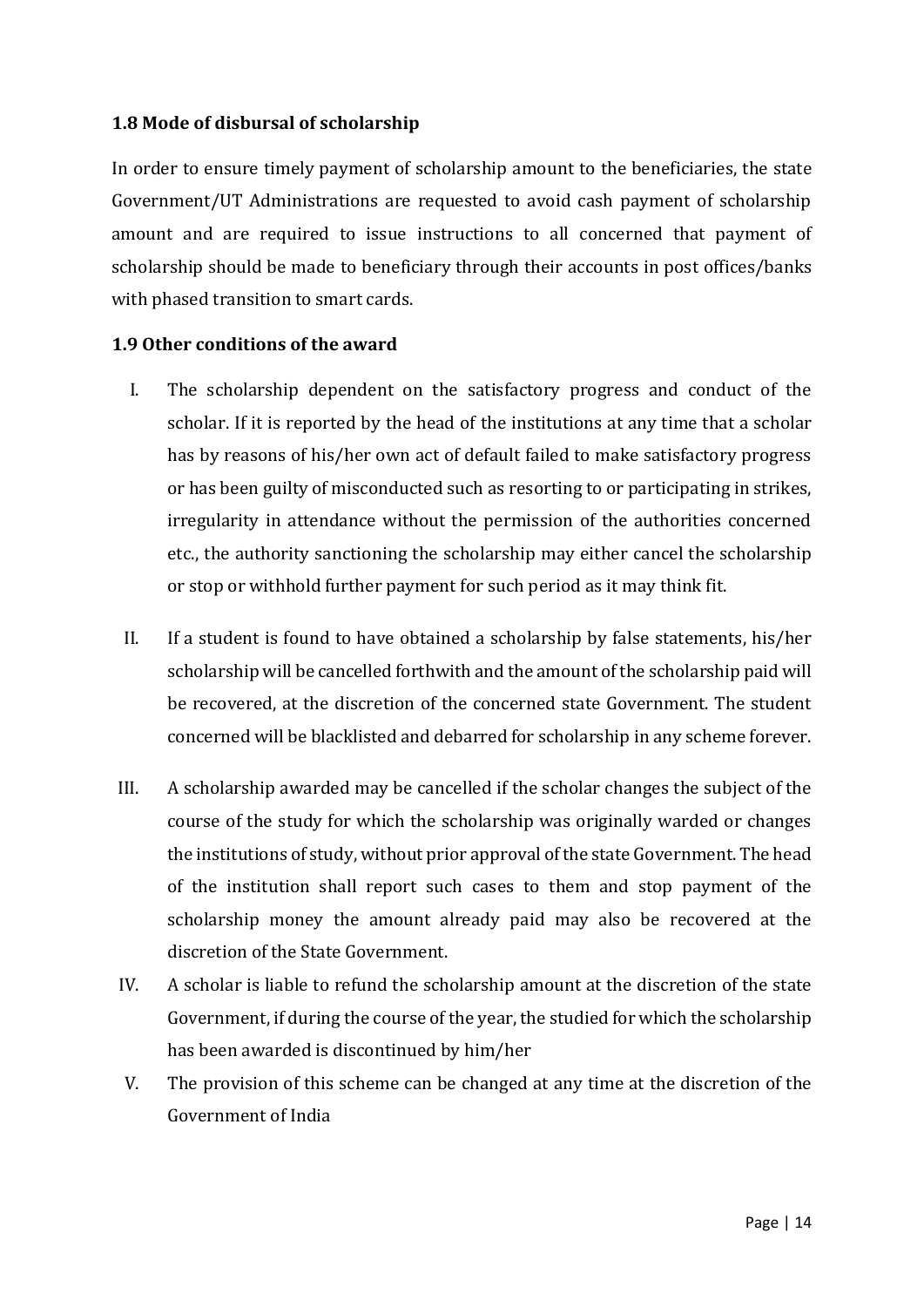#### **1.10 Announcement of the Scheme**

All the state Government/UT Administrations announce in May-June, the details of the scheme and invite applications by issuing an advertisement in the leading newspapers of the state and through their respective websites and other media outfits. All requests for applications form and other particulars should be addressed to the Government of states/union Territory Administration to which the scholar actually belong. The applicant should submit the completed application to the prescribed authority before the last date prescribed for receipt of applications.

# **1.11 Procedure for applying**

- (i) An application for scholarship should comprise
	- a) One copy of the application for scholarship in the prescribed form (separate application forms as have been prescribed for fresh and renewal scholarship by concerned states/UT).
	- b) One copy of the passport size photograph with signatures of the student there on (for fresh scholarship)
	- c) One attested copy of certificate, diploma, degree etc. in respect of all examinations passed
	- d) A certificate (in original) of caste duly signed by an authorized revenue officer not below the rank of Tahsildar.
	- e) An income declaration by the self-employed parents/guardians, stating definite income from all sources by way of an affidavit on non-judicial stamp paper. Employed parents/guardians are require to obtain income certificate from their employer and for any additional income from other sources, they would furnish declaration by way of on affidavit on non-judicial stamp paper.
	- f) A receipt in acknowledgement of the scholarship in the previous year on the from attached to the application only duly counter- signed by the head of the institution concerned, if the applicant was in receipt of a scholarship under this scheme in the preceding year.
- (ii) Application complete in all respects is submitted to the head of the institution, being attended or last attended by the candidates and shall be addressed to an officer specified for this purpose by the Government of state/Union Territory to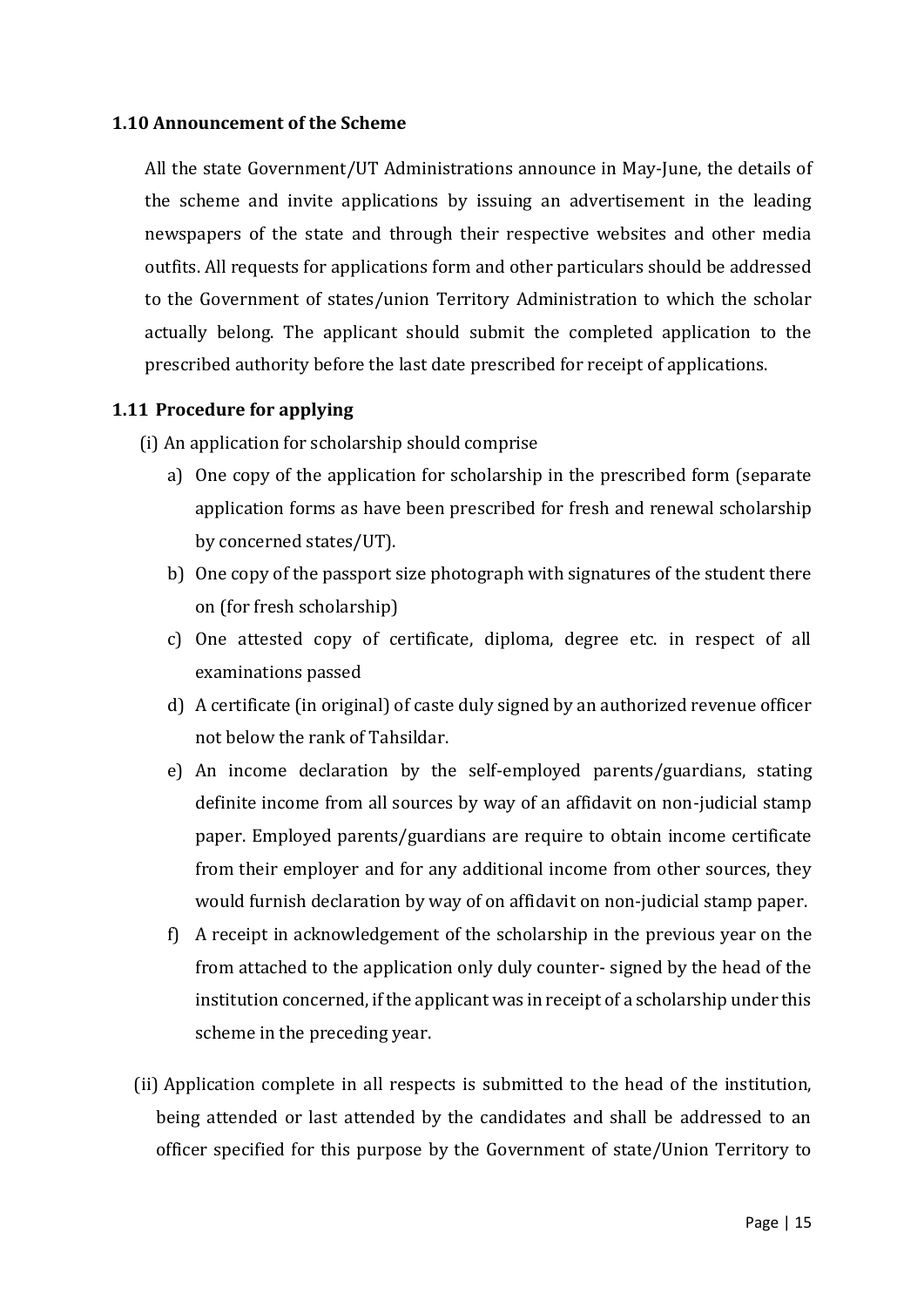which the student belongs, in accordance with the instructions issued by the from time to time.

# **1.12 Funding pattern of the Scheme**

The scheme is implemented by the state government and union Territory Administrations, which received 100 % central assistance from Government of India for the total expenditure under the scheme, over and above their respective committed liability. The level of committed liability of respect state Governments/Union Territory Administrations for a year is equivalent to the level of actual expenditure incurred by the Scheme during the terminal year of the last Five-Year plan period and is required to make required provision in their own budget. The north Eastern states have however, been exempted from making their own budgetary provision towards Committee Liability from Ninth plan period (1997- 2002) onwards and the entire expenditure under the scheme in respect of them is borne by Government of India.

**Note:** Additional committed liability on account of the revision of the scheme w.e.f 01.07.2010 shall be passed on to state Govts/ U.T. Administrations at the end of the XII Five-year period (w.e.f. 1.4.2017), and not after the XI plan period. All the state Governments and Union Territory Administrations implementation the scheme is required to:

- Furnish data of beneficiaries and expenditure under the scheme, to Government of India, regularly in the Quarterly reports prescribed for this purpose, financial assistance given under the scheme not utilized for any other purpose.
- DBT Monthly report as per proforma under DBT Bharat Portal.
- Designated Grievance Redressal Officers (GROs) at the state and District levels to redress student's scholarship-related grievances.

# **1.13 Effective implementation/alteration of modalities**

a) For the purposes of effective implementation of the scheme, implementing State may formulate guidelines for assessing eligibility of the beneficiaries and institutions and modalities for direct benefit transfer, which shall be in accordance with the objectives of the scheme provided that the States shall not be at liberty to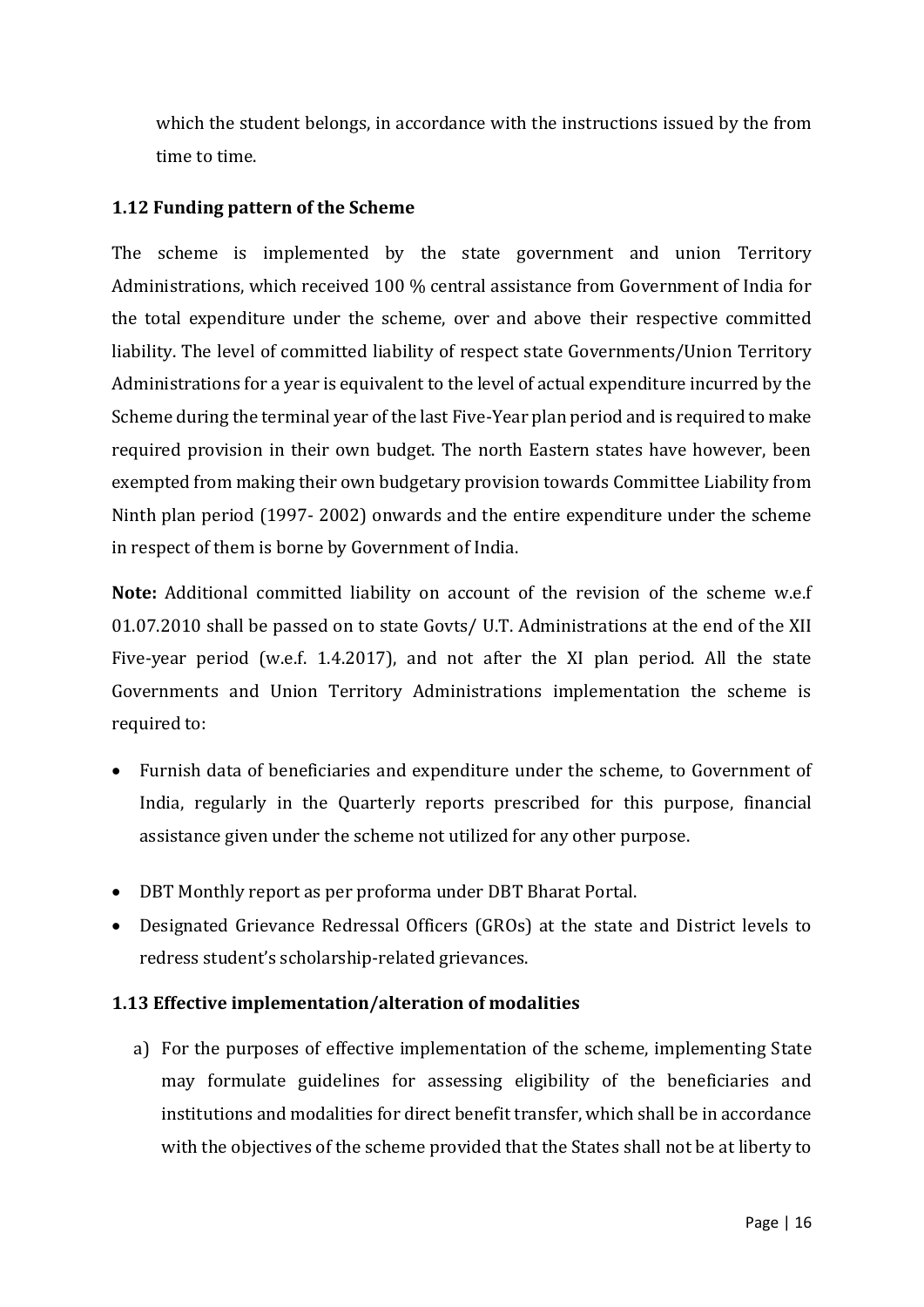impose any guideline which enhances or has the effect of enhancing the liability of the Centre under the scheme.

b) The Centre may call for reports from time to time and issue guidelines for effective implementation. The guidelines and eligibility norms of the scheme may also be changed by Central Government as deemed necessary.

# **1.14 Inspection and monitoring of the scheme**

The States / Union Territories implementing the scheme shall monitor physical and financial performance of the scheme at the States/ Union Territories level. For this purpose, an IT enabled monitoring mechanism shall be in place. The States/ Union Territories will be required to furnish quarterly financial and physical progress reports to the Ministry. The States/ Union Territories shall maintain year wise details of the students receiving scholarship, indicating school/college/institute, location of school/ Union Territories shall place relevant physical and financial details in their website. All the States/ UT Governments will ensure that all private institutions are annually inspected by Group 'A' Officer.

# **1.15 Evaluation**

The performance of the scheme will be evaluated by Ministry of Social Justice and Empowerment (GOI) at least once every three years, to begin with.

#### **1.16 Administrative Charges**

The Centre will have a budgetary provision of administrative cost, which will be equivalent to 1% of funds released by the Centre to States in the terminal year of the previous plan period. The States/ UTs can seek administrative charges towards implementing. Monitoring etc. the scheme, up to 1% of the funds released and stipulated above to that particular State. Out of above Centre can also avail 10% budget for its own administrative and monitoring expenses.

# **1.17 Transitory provision for existing beneficiaries**

Beneficiaries of scholarships under the pre-revised Post Matric Scholarship scheme for SCs will continue to be governed by terms and conditions as prevailed before amendment of the scheme till completion of the course for which he/she is availing scholarship. (However redefined committed liability to State Govts./ UT administrators will be applicable from the year 2017-18).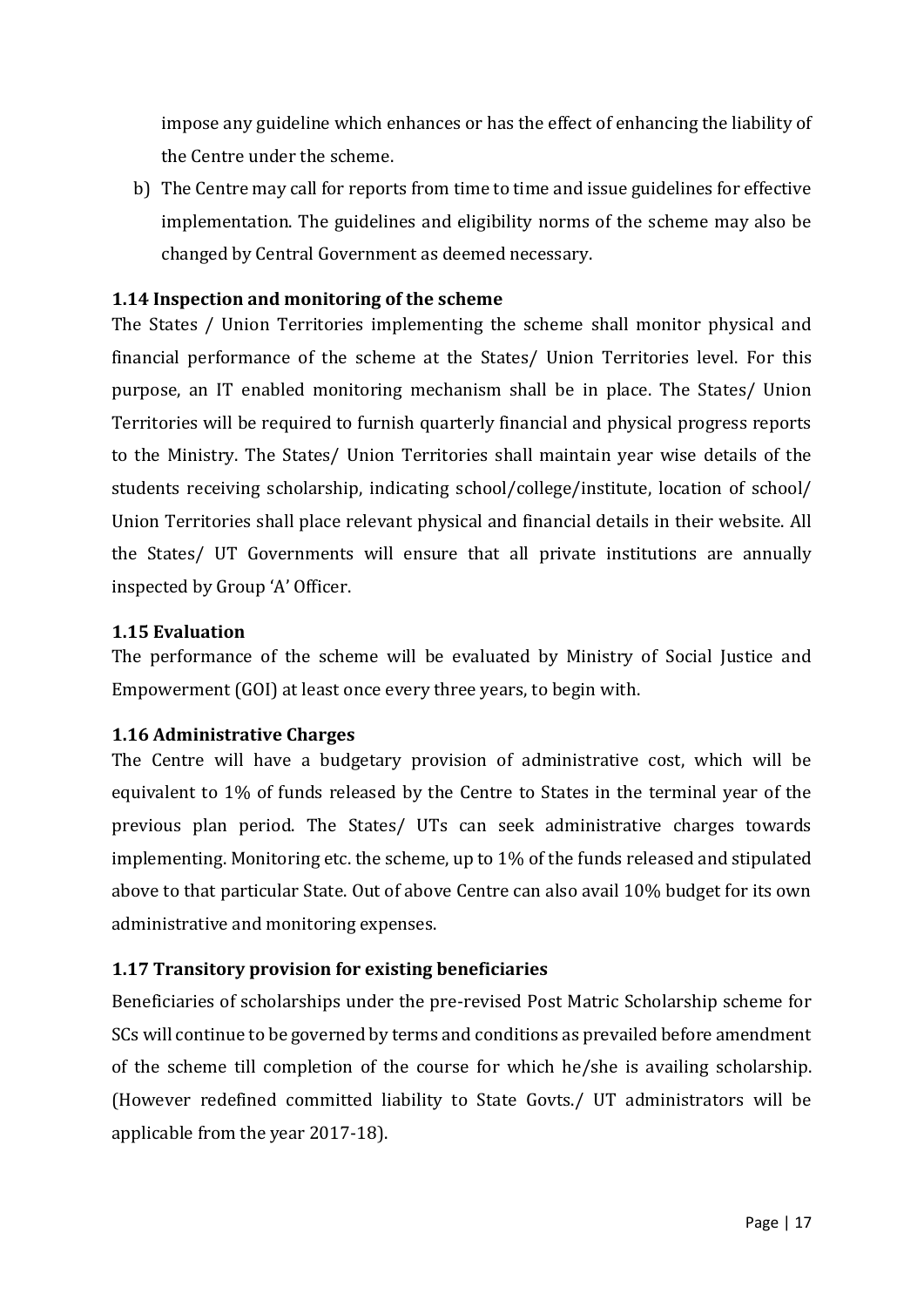#### **OBJECTIVES OF THE STUDY**

- 1. Analyse the fund flow mechanism from Centre to Stated and from States to beneficiaries and recommend procedures for timely and effective utilization of funds.
- 2. Constraints in the implementation of the scheme during 2017-18 to 2019-20 for various reasons including shortage of funds at State Govt./UT Administration delay if any, in release of fund to educational institutions / students by States. Shortage of trained manpower and supporting web based infrastructure in social welfare department of States etc.
- 3. Possible reasons for exponential growth of expenditure from 11th Plan Period under the scheme in States/UTs
- 4. To make an assessment of the extent up to which the scheme, in the revised form, has been successful in delivering the desired benefits of SC students.
- 5. To analysis efficacy and effectiveness of the scheme from perspective of successful completion of courses by beneficiaries of the scheme within time and gainful utilization of acquired professional and other expertize by way of employment or entrepreneurship.
- 6. Efficiency and effectiveness of the private professional educational institutes with respect to the fee charges for merit and management seats.
- 7. To assess the robustness of procedures for selection of students for various courses and fixation of fee.
- 8. Online Processing
	- a) Whether the State has migrated to online processing of disbursal of scholarships.
	- b) Whether every student is given a unique ID either Aadhar based or by other means in order to eliminate possibilities of duplication and false claims.
	- c) Analyze minimum and maximum time between successful application and release of scholarship and reasons for inordinate delays, if any.
	- d) Whether DBT is being done to all students' accounts in respect of both maintenance fees and tuition fees.
	- e) Provision for application of renewal scholarships online. Renewal percentage. Whether it is as per the guide lines of the scheme.
	- f) Whether all beneficiary private institutions, aided/ unaided are registering on the portal with full details of their accreditation courses conducted, seats allotted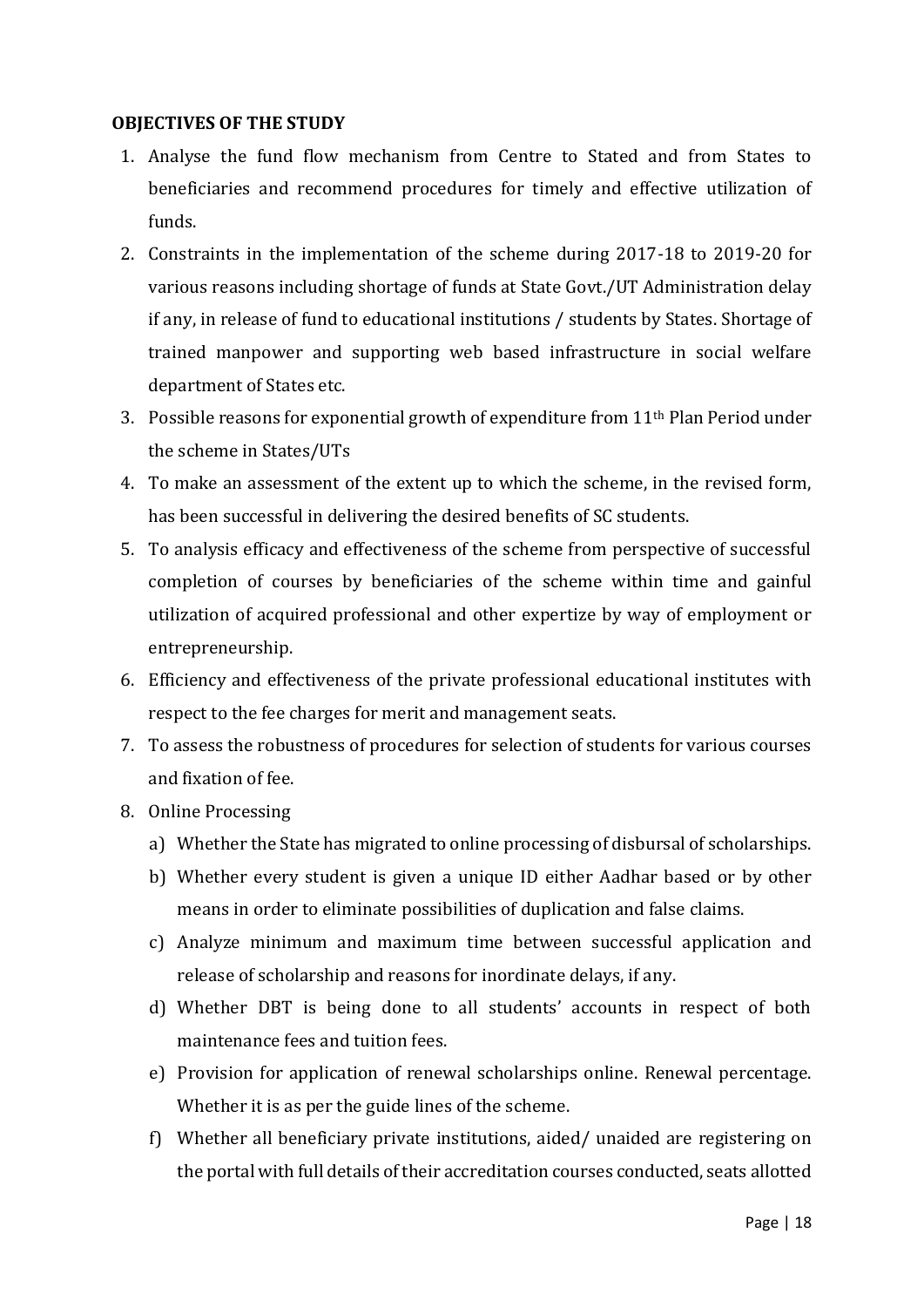for each course, fee structure etc. duly vetted by concerned regulatory authority of the States/ UTs.

- g) Is online verification process of eligibility credentials such as caste certificates, income certificates, mark-sheets etc. is applied.
- h) Status of enrolments of SC students (male and female) and their percentage. If an institution has enrolment of more than 60% of SC students then the reasons may be determined.
- i) Whether Academic Institutions/ States/ UTs are following specified time lines for receiving application from Students and forwarding to States and States submitting their demand to Centre.

# **9. Payment / Mode of Disbursal of scholarship**

- a) The periodicity of release of maintenance allowance to intended beneficiaries monthly/ quarterly/ half yearly etc
- b) Whether, the maintenance allowance is sufficient to meet basic needs of the beneficiary to continue his/her study?
- c) Gauge the effectiveness of parental income limit
- d) Whether the scholarship has enabled the students to continue higher studies and how effective it is in restricting the dropout rates and improving gross enrolment ratio at higher education and facilitating employment

# **10. Profile of Institutions**

- a) Type of institution Whether Government/ aided/ private college recognized/ approved/ affiliated/ accredited by appropriate regulatory body established by State/ Centre.
- b) The spread of institution Urban / Rural areas.
- c) Whether, the institutions have adequate infrastructure in terms of man power (teaching and non-teaching staff), offices, classrooms, civic amenities etc for providing quality education to students
- d) Whether, Book Bank Facility is setup in all the Medical Engineering, Law and Veterinary colleges and Institute imparting CA, MBA and a like management courses, polytechnics where scheduled caste students are in receipt of PMS scholarship.
- e) Effect on enrolment, of payment of tuition fees directly to students accounts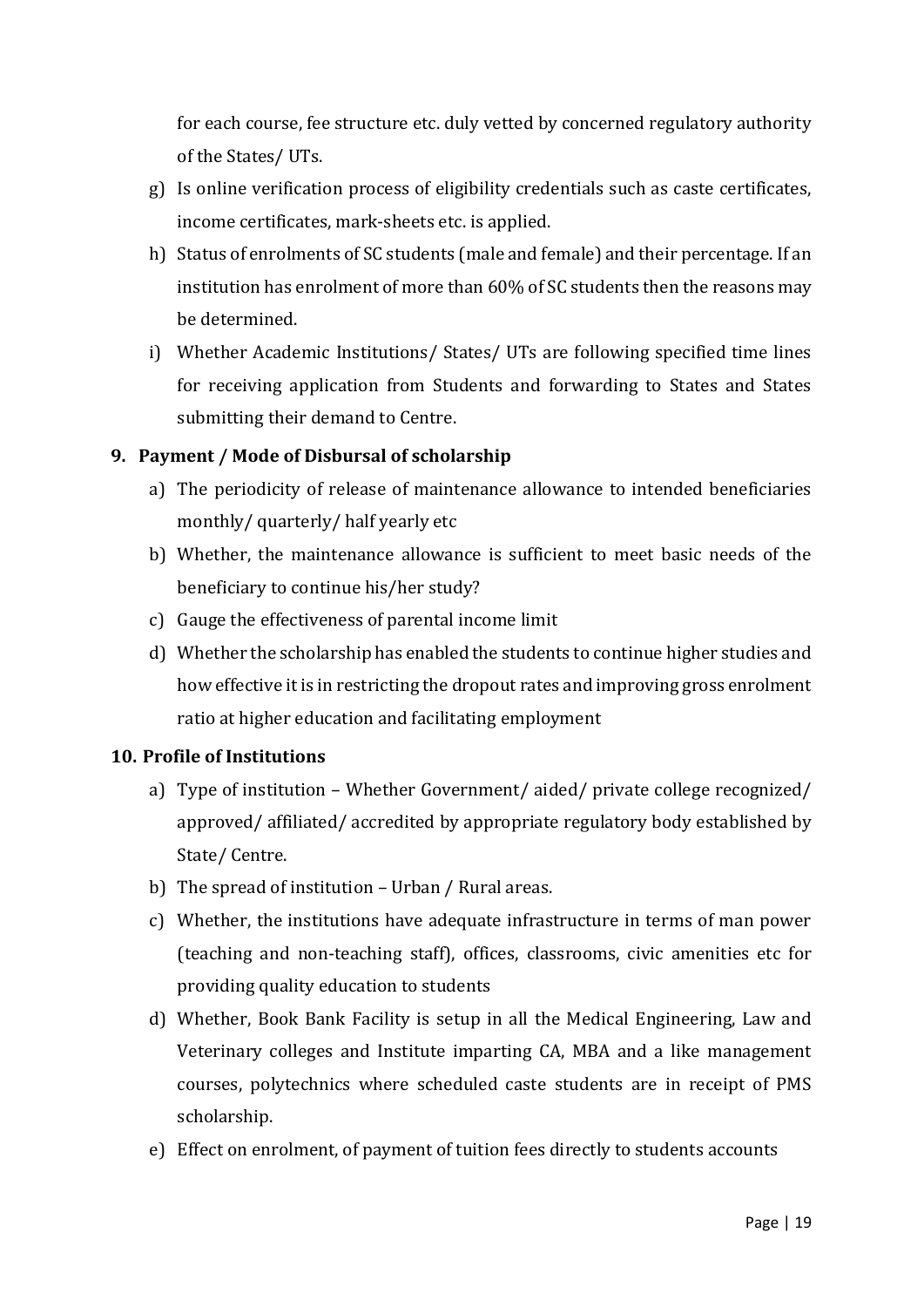- f) Whether the number of students admitted and courses run by institute is within the number approved by concerned authority.
- g) Support provided to the students for applying for the scholarship- whether on line applications are accepted especially in rural areas.
- h) If access to computer and internet is required, whether they are provided by the educational institution to encourage and assist students in enrolling for the scholarship.
- i) The modalities of the admission process employed by States to make it merit based, whether through open competition or marks scored in previous examination or otherwise may be highlighted through quantitative data.
- j) Attendance marking: Mode of marking attendance on line or physical (physical record of attendance to be checked). Minimum 75% attendance is mandatory.

# **11.Funding Pattern**

- a) Analyse the year wise expenditure pattern vis a vis beneficiaries by States/ UTs under the scheme during the period 2014-15 to 2018-19 and related reasons for the same.
- b) Centre and State fund contribution pattern during the period of study, under the scheme.
- c) Constraints in implementation of the scheme by the State/ UT with the Committed Liability concept, if any, and need to adopt any other sharing pattern.

# **12.Fee Fixation**

- a) The fee ranges of Govt/ Govt aided/ private Institutions of some selected course.
- b) Whether fee capping is applicable is State for the selected courses. If, so m details may be provided.
- c) Whether the fee is fixed by Fee Fixation (Regulation) Committee/ Fee Rationalization Committee/ Independent Committee of the University/ Institution. The variation in the fee so fixed, vis-a-vis the fee fixed by Govt. Institutions and fee fixed for Govt. seats in self-financing institutions may be highlighted.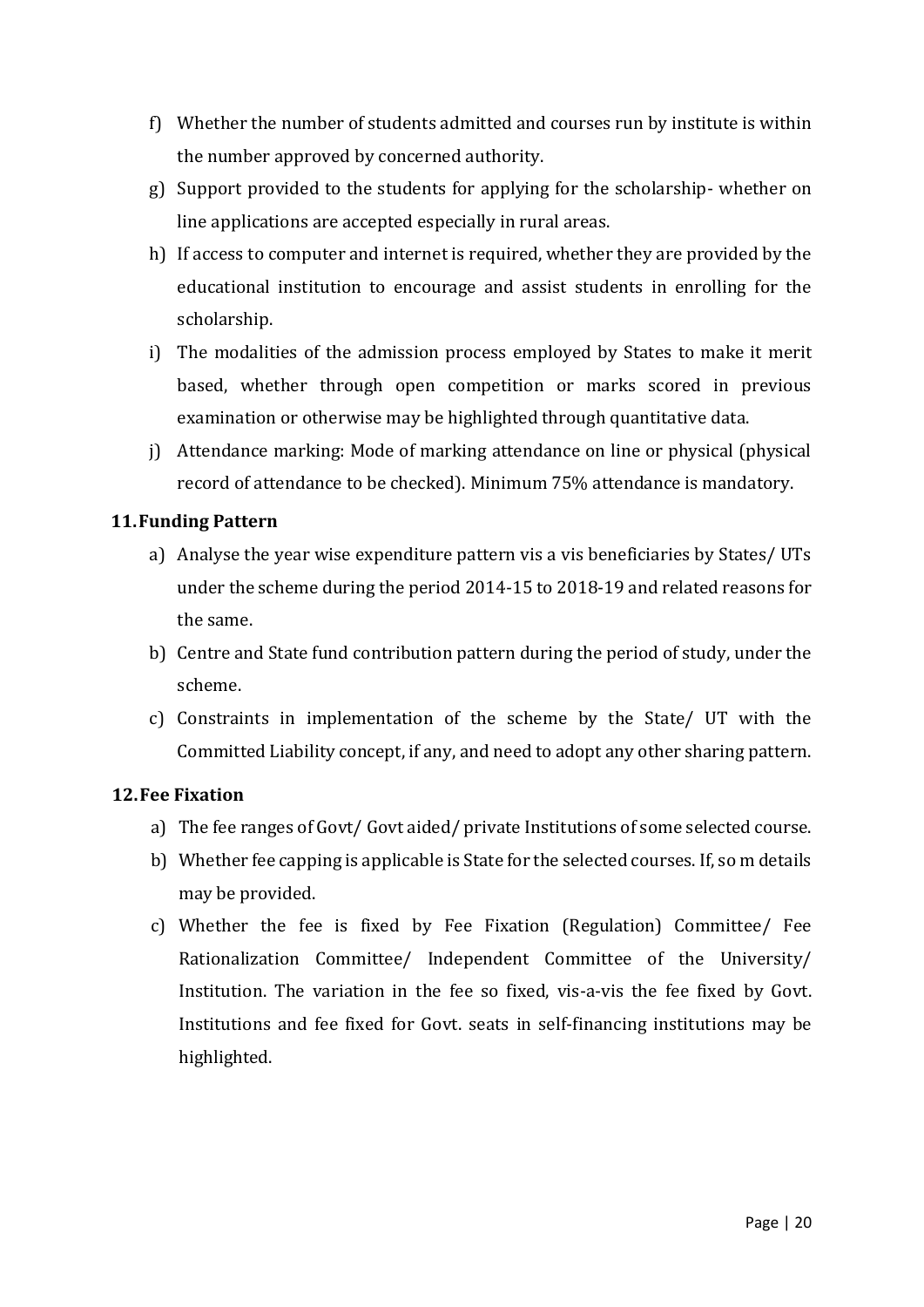#### **13.Inspection and Monitoring of the scheme**

- a) Whether the States/ Union Territories implementing the scheme has put up an IT enabled monitoring mechanism in place to monitor physical and financial performance of the scheme.
- b) Whether State is placing relevant physical and financial details on their official website/ scholarship portal, easily accessible to all.
- c) Whether, the States/ Union territories is furnishing timely the quarterly financial and physical progress reports to the Ministry in specified format.
- d) Whether the States/ Union Territories are maintaining year wise details of the students receiving scholarship, indicating district wise school/ college/ institute with complete address, government or private, class/ course, gender and new renewal scholarship.
- e) Amount paid towards fee, maintenance charges, additional allowance for disabled students, study tour, thesis typing, and book allowance for correspondence courses and book bank facility should be indicated.
- f) Whether the State/ UT Governments are ensuring that all institutions leading to under graduate courses and above are inspected by a State government officer not below the rank of a Gazetted officer at least one in a year. If malfeasance is reported/ suspected, is the State taking any action by way of black listing the institution/ reporting to the police etc.
- g) Monitoring mechanism whether details are placed on National Scholarship portal or portal of State.
- 14. Any other improvements or additions to the scheme that can make it more effective and meet its objectives in the present scenario.
- 15. Key findings based on the data collected from the field on the objectives of the study
- 16. Shortcomings identified in the design of the existing scheme if any;
- 17. Recommendations / suggestions for necessary restricting to be carried in the scheme to achieve desired results and need for its continuation.

The study covered 7 States i.e., Uttar Pradesh, Punjab, Rajasthan, Maharashtra, Andhra Pradesh, Tamil Nadu and Tripura.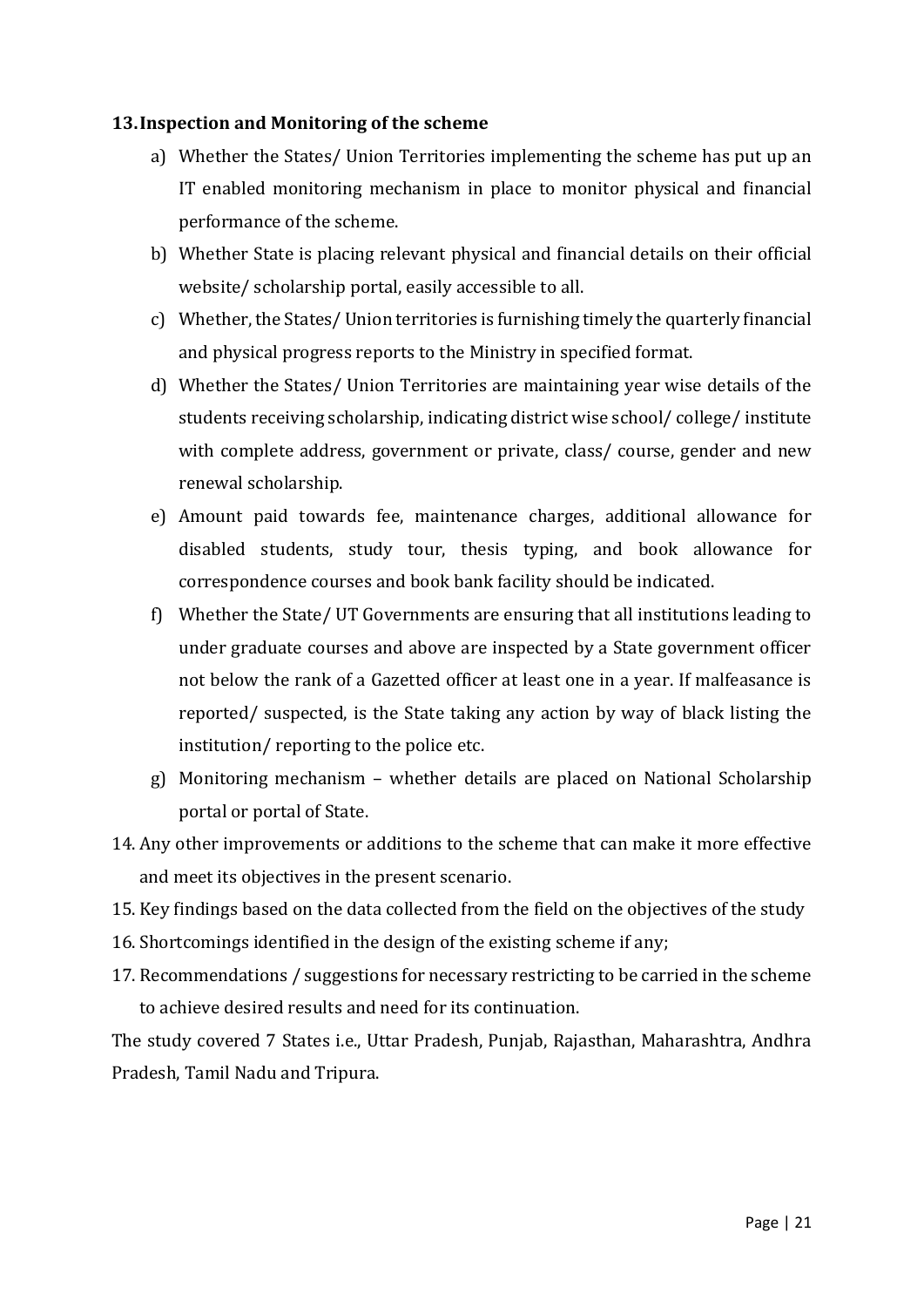# **STUDY AREA**

| <b>SNO</b> | Zone       | <b>States</b>     |
|------------|------------|-------------------|
| 1          | Central    | Uttar Pradesh     |
| 2          | North      | Punjab            |
|            |            | Rajasthan         |
| 3          | North East | Tripura           |
| 4          | West       | Maharashtra       |
| 5          | South      | Andhra Pradesh    |
|            |            | <b>Tamil Nadu</b> |

# **SAMPLE SIZE**

# **State wise sample size (Reference period 2018-19)**

|                |                   | <b>Sample Size</b>        |                             |              |  |
|----------------|-------------------|---------------------------|-----------------------------|--------------|--|
| <b>SNo</b>     | Name of the State | (Number of beneficiaries) |                             |              |  |
|                |                   | <b>Govt. Institution</b>  | <b>Private Institutions</b> | <b>Total</b> |  |
| $\mathbf{1}$   | Uttar Pradesh     | 8000                      | 8000                        | 16,000       |  |
| $\overline{2}$ | Punjab            | 3000                      | 3000                        | 6,000        |  |
| 3              | Rajasthan         | 1000                      | 1000                        | 2,000        |  |
| 4              | Maharashtra       | 4000                      | 4000                        | 8,000        |  |
| 5              | Andhra Pradesh    | 2500                      | 2500                        | 5,000        |  |
| 6              | Tamil Nadu        | 6000                      | 6000                        | 12,000       |  |
| 7              | Tripura           | 500                       | 500                         | 1,000        |  |
| Total          |                   | 25,000                    | 25,000                      | 50,000       |  |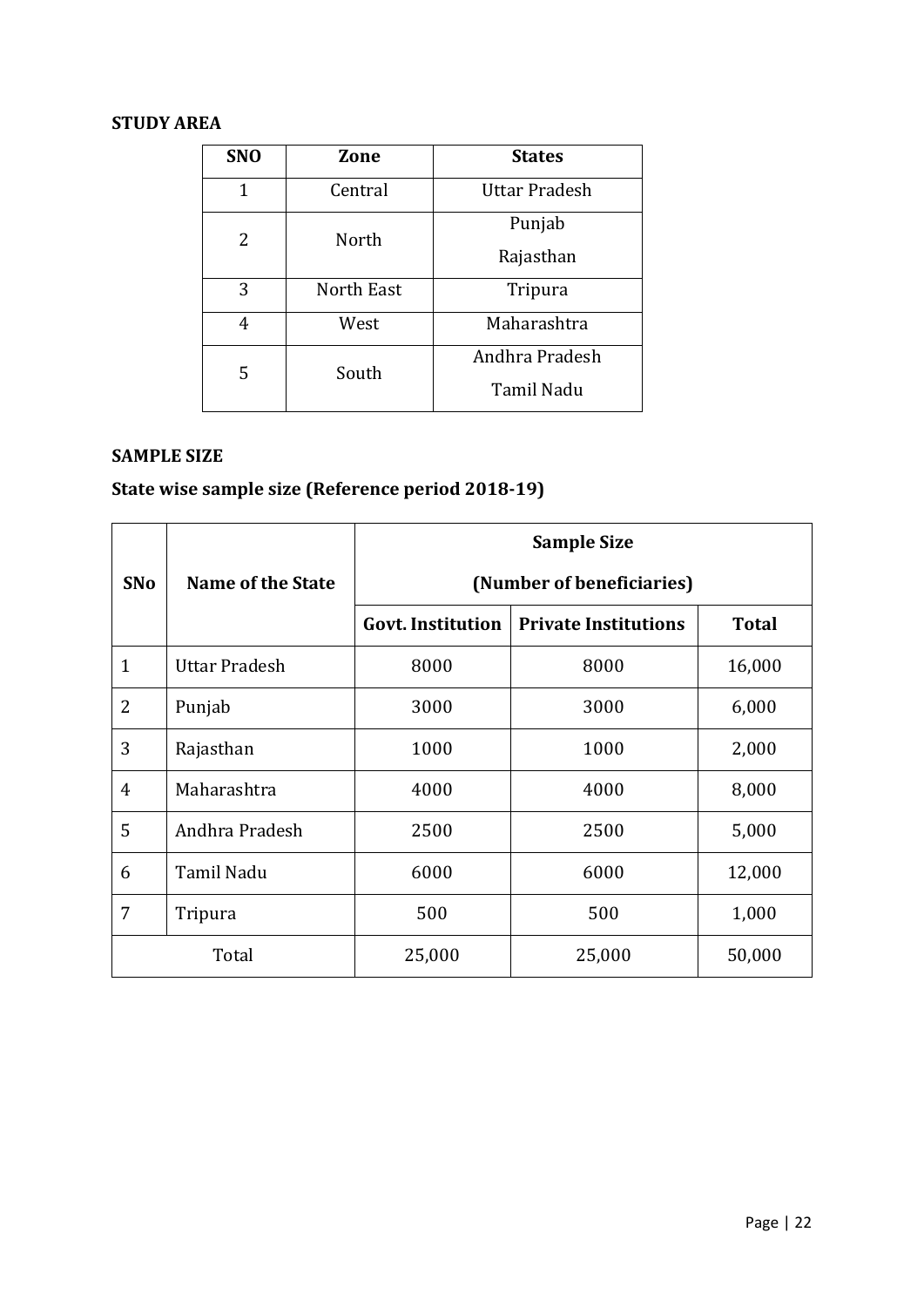#### **MAJOR FINDINGS**

#### **Implementation of the scheme by the states**

- The post matric scholarship is implemented in states based on guidelines issued from time to time. All states except Tripura have their own PMS portals which regulate the application by students, verification by institutions, sanction by district welfare office and disbursement by the state SC department. In Tripura applications are submitted by students through national scholarship portal and state conducts verifications and accords sanction offline.
- Committed Liability Uttar Pradesh and Rajasthan felt that the sharing pattern is in right direction. Punjab State has raised concern over this sharing pattern. The Tamil Nadu and Andhra Pradesh felt that the Centre share has to be increased at least by 10% and Maharashtra State felt that the revised committed liability is not feasible in the states with high SC population. In view of this they are proposing the similar sharing like Tribal Department i.e., 75% Central and 25% State shares.
- The scholarship is disbursed through direct benefit transfer to the bank account of students online.
- In case the student does not receive the sanctioned amount in a particular academic session, the same is released by the state in subsequent year and credited to the bank account of the students by the states.
- During the study it was found that the major issue in the scholarship scheme is delay in getting the scholarship amount. Students won't get the amount during the admission. So institutes allow the student admissions and after the scholarship amount is released to the students, they pay back the amount to the institutions. This has become regular practice in all states.
- The post matric scholarship is sanctioned and released to all eligible applicants in states after verification of eligibility conditions and requisite documents. However states follow certain priorities in disbursement In Tripura, first priority is given to government Institutions. In all other States it is on first come first served basis provided with proper documents and meet the eligibility criteria.
- The Fee fixation/ regulation committee fixes the fee structures in the state. In Andhra Pradesh, it is AP Higher Education Regulatory and Monitoring Commission. In Rajasthan, Punjab and Tripura, it is Fee Regulatory Committee.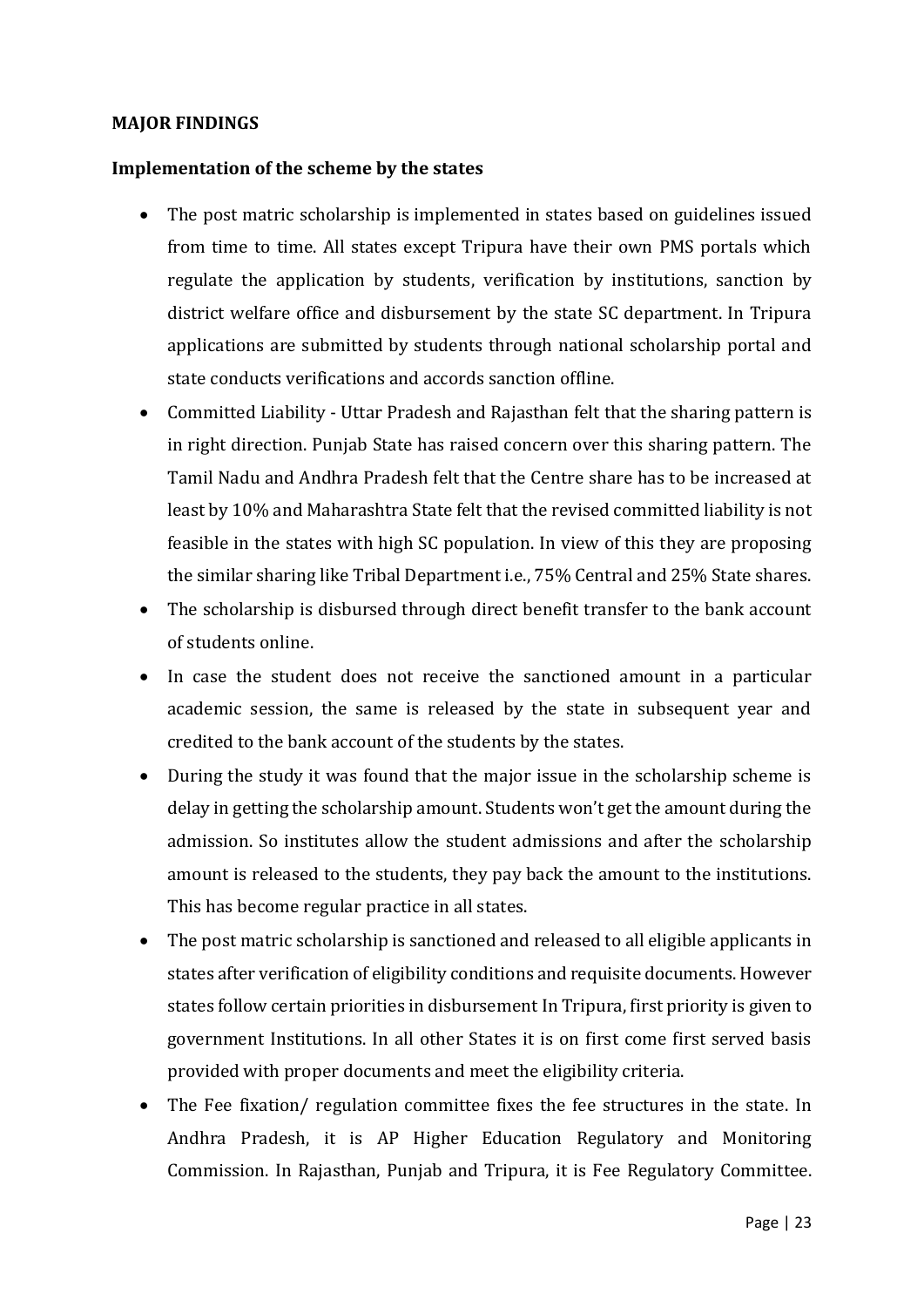Whereas in Tamil Nadu it is Fee Fixation Committee. In Uttar Pradesh, it is Admission & Fee Regulatory Committee and in Maharashtra, it is Fee Regulatory Authority.

- Every State is sending the financial and physical progress reports to the Ministry in specified formats except Andhra Pradesh. During study they said that they are not sending quarterly but sending as and when required. All other states said that they are submitting report quarterly. They further said that there might be little bit delays sometime because of the delay in getting information or delay in internal approvals.
- As per the revised guidelines of Ministry of Social Justice and Empowerment, the states has to upload the physical and financial performance in their websites. The Andhra Pradesh, Tamil Nadu, Uttar Pradesh and Punjab has uploaded. But other states ie., Tripura, Maharashtra and Rajasthan etc have not uploaded complete details in their websites.
- The details of students receiving scholarship, district wise institutions, type of institutions, curses, gender, new/renewal scholarships are maintained by the State Governments in the portal and reports. Still there is a need to mention the institutions with fee structures on public portal for the benefit of students.

# **Particulars of the beneficiary students**

- Among the beneficiaries of seven states, about 56.3% are male and 43.7% are female under PMS-SC. About 25 members i.e., 0.02% of the total beneficiaries are transgender in Rajasthan State.
- It is observed that 65.8% come under the age group of up to 20 years, while 27.3% beneficiaries belong to the age group of 21 to 25 years and 6.9% beneficiaries are in the age group of above 25 years. State wise analysis observed that majority of the beneficiary students are up to 20 years of age and high number of them are found in Rajasthan and Andhra Pradesh.
- 55% parents of surveyed beneficiaries are farmers, 31.5% are casual labour, 7.7% are employed and 4.3% are doing small business. Majority of the parents or guardians of the beneficiary students in Andhra Pradesh, Punjab and Tamil Nadu are farmers, majority of the parents or guardians in Uttar Pradesh and Tripura are casual labourers.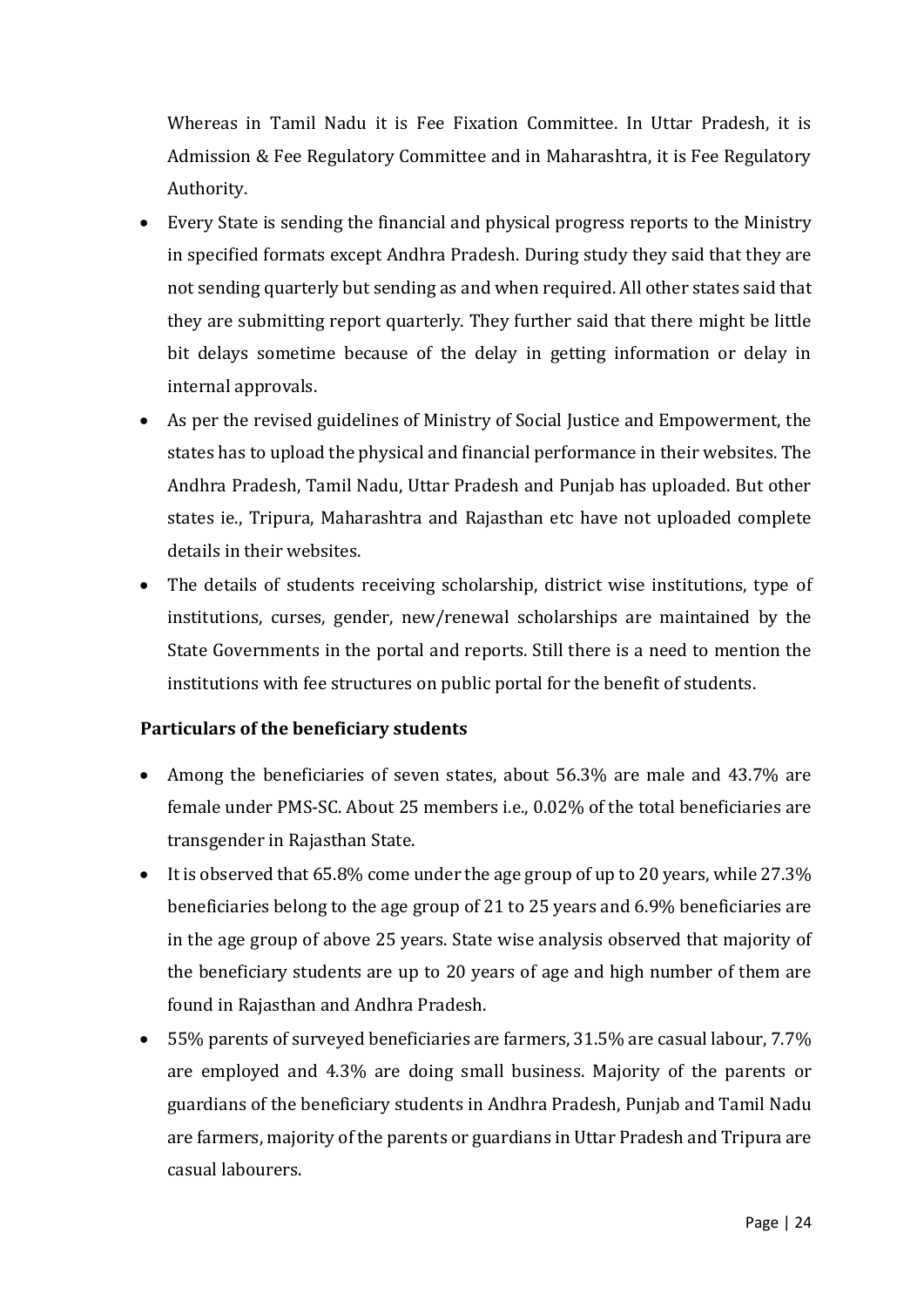- It was observed that majority (65.2%) of the parents or guardians income from all sources is below Rs.50,000/-per annum , while 29.5% parents or guardians annual income is in between Rs.50,000/- and Rs.1 lakh and 5.3% parents or guardians annual income is above 1lakh to 2.5 lakhs. State wise analysis of data on parents or guardians income shows that majority of the parents or guardians' income is below Rs.50, 000 per annum in Rajasthan, Tamil Nadu and Uttar Pradesh.
- 25.38% beneficiary students received amount between Rs.20,000 to Rs.50,000, while 24.38% students received amount between Rs.10,000 to Rs.20,000. 18.61% students received amount Rs.5,000 to Rs.10,000 and 14.46% students received Rs.3000 to Rs.5,000. Whereas 4.98% students received less than Rs.3,000 and 12.18% students received amount above Rs.50,000. The less amounts are received by students because they are still in their 1st or 2nd years and also due to bank account problems or due to delay in payments.
- Overall renewal percentage is 62.54% in all the states. Renewal application is provided in every state portals. Especially in Andhra Pradesh, district wise renewal status is also provided in the portal.
- 81.03% institutes have adequate facilities and 18.97% of the institutes are not adequate. This is mainly due to not having enough civic amenities. However, they have enough manpower and required number of classrooms, labs and other office rooms etc.
- 67.76% institutes have adequate facilities and 32.24% of the institutes are not adequate. This is mainly due to not having enough classrooms and staff to some extent.
- Most of the institutions i.e., 84.79% are in urban areas of the states and 15.21% are in rural areas. Students travel to the urban areas and study during their higher education.
- 51.5% of the maintenance allowance is released yearly, 30.9% is released halfyearly, 13.5% is released quarterly, and in few cases i.e., 4.2% of students get after one year. There are various reason for this like bank issues, delay in releases and issues in scholarship application during verification. Students of Punjab State haven't received any scholarship in the year 2018-19.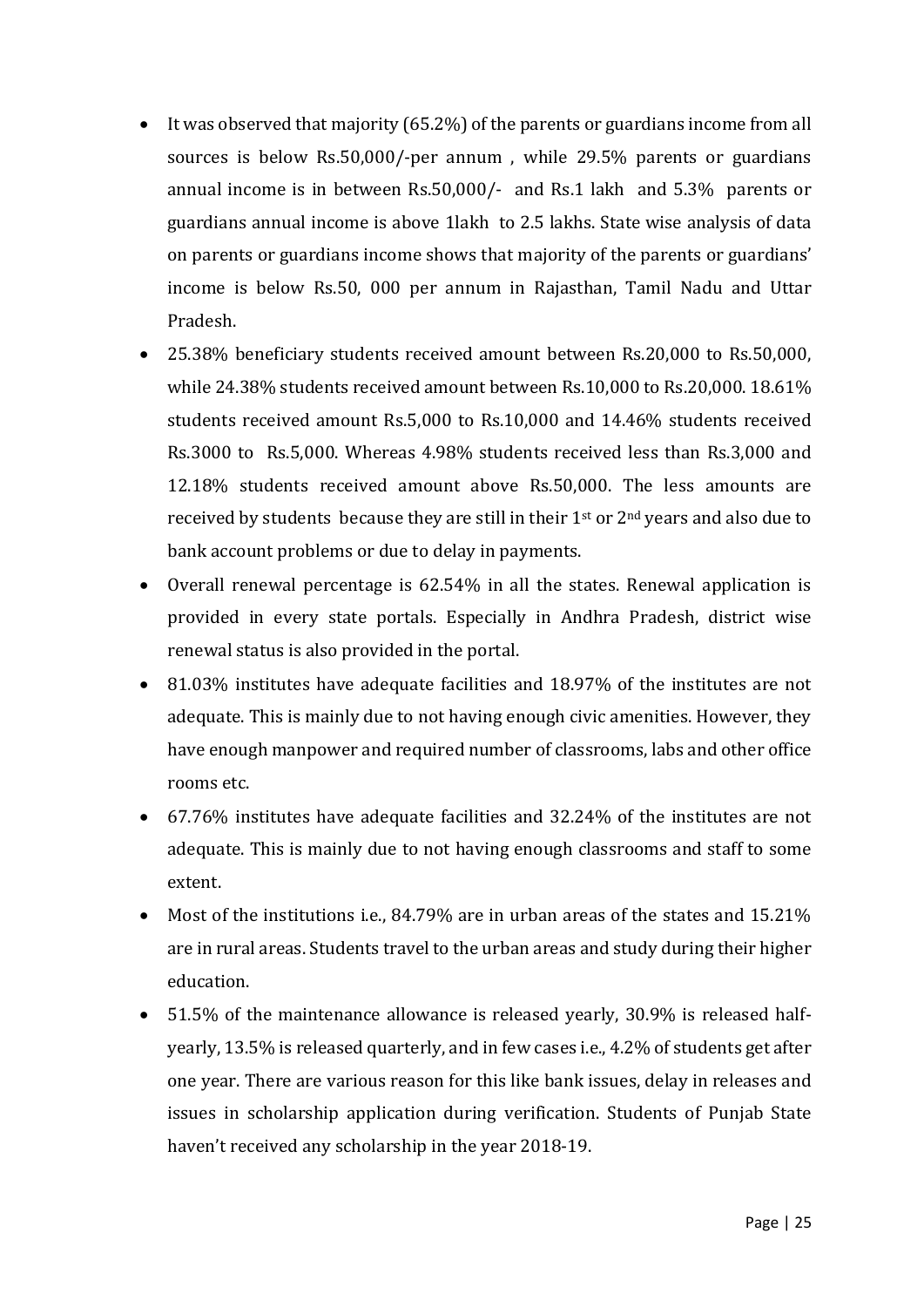- On analysis of the courses being pursued by surveyed beneficiary students reveals that 22.11% students are studying in Group-1 courses, while 18.63% in Group-II, 23.94% in Group-III and 24.30% in group-IV courses.
- The study found that 11.8% of beneficiaries completed the course and 88.2% beneficiaries are still undergoing the course for which the post matric scholarship was provided. High percentage of beneficiaries completed their courses in Rajasthan State and then Andhra Pradesh when compared to other states.
- It was observed that 89.5% of beneficiaries have received the scholarship for 9 to 12 months, while 10.5% beneficiaries have received scholarship for 13 to 24 months.
- 35.80% of the beneficiaries study in the Government and Government Aid Institutions and 64.20% of the beneficiaries study in Private Institutions at the time of receiving the post matric scholarship. High percentage of private institutions is found in Rajasthan i.e., 75.2%. This indicates the role of private institutions is more for availing this scheme. Therefore there is a need to strict monitoring and awareness on the scheme functionalities and requirement.
- 95.4% of the beneficiaries viewed that the scholarship amount given under the scheme is adequate, while 4.6% of the beneficiaries viewed that the scholarship amount under the scheme is inadequate.
- More than three-fourth(85.9%) surveyed beneficiary students viewed that the income ceiling of Rs.2.5 lakhs per annum to receive the scholarship is justified, while about one-fifth (14.1%) students viewed the income ceiling of Rs.2.5 lakhs is unjustified.
- 67.5% beneficiaries are benefited from the post matric scholarship to large extent and about 18.3% beneficiaries are benefited to some extent. Whereas for about 14.2% students did not find the scholarship sufficient to pursue the higher studies. In Punjab the 80.4 % beneficiaries did not benefit because they didn't get the scholarship amount, 2.4% benefited to large extent and 17.2% benefited to some extent because initially institutes allowed them to continue their studies thinking that later scholarship amount will be reimbursed. That is how few students benefited.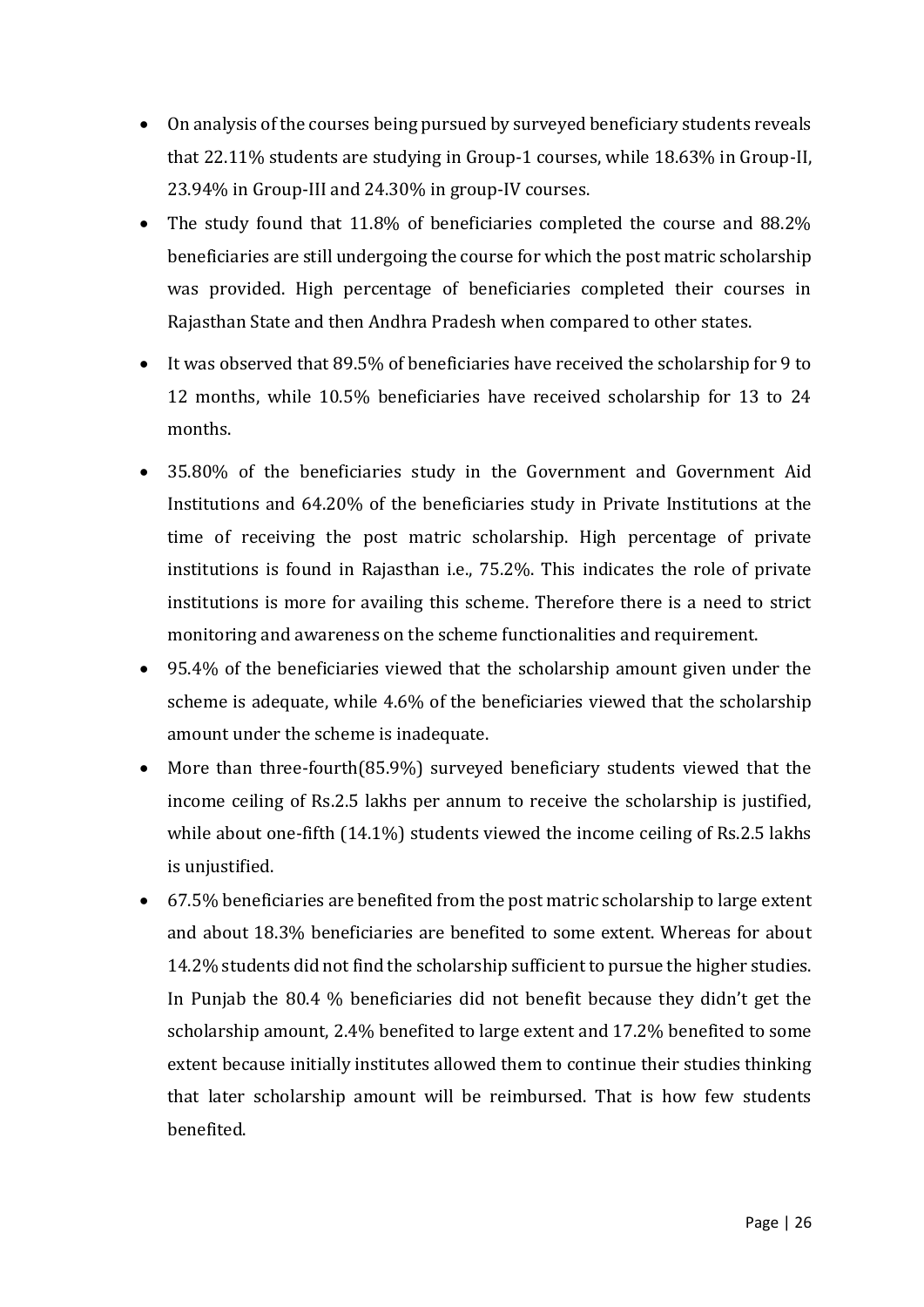- It is observed that 1.4% of the beneficiaries are employed, 8% are unemployed and 2.4% are self-employed. Whereas 88.1% of them are students and still utilizing the benefits of the scheme.
- 32% of the beneficiaries felt that the post matric scholarship is excellent scheme, while 46% of the beneficiaries said that the scheme is good. About 18.7% of beneficiaries felt the scheme is average because the scheme is not covering their requirements completely. In Punjab 30.5% of the beneficiaries ranked the scheme average and 14.2% beneficiaries felt the scheme is not useful because the scholarship amount is not released since 2017. Though students are applying for the scheme every year they are not getting the amount. Moreover institutions are unable to bear the financial burden.

#### **Awareness and submission of application**

- All the State Government/UT Administrations announces the details of the scheme and invite applications by issuing an advertisement in the leading newspapers of the state and through their respective websites. It is observed that 38.1% beneficiary students came to know about the scheme from the newspaper, while 34% have come to know from the Institutions, 19.8% have come to know about the scheme from the internet, 5.2% have come to know from the friends and 3% have come to know from the District welfare Office.
- 71.8% beneficiaries found it easy to submit the application form online and 28.2% of the students found it difficult while uploading the application. The difficulty faced by the students in submitting the application form is due to low network availability and low speed of the portal.
- It is observed 93.5% stated that they get good support from both Institution and District Welfare Officers, while 6.5% stated that they won't get support or information. Especially in Punjab most of them feel that though they submit the applications online, the scholarship is not released because neither the institute nor the district welfare officers are following up with the higher authorities. In the other states it is because of the grievance redressal.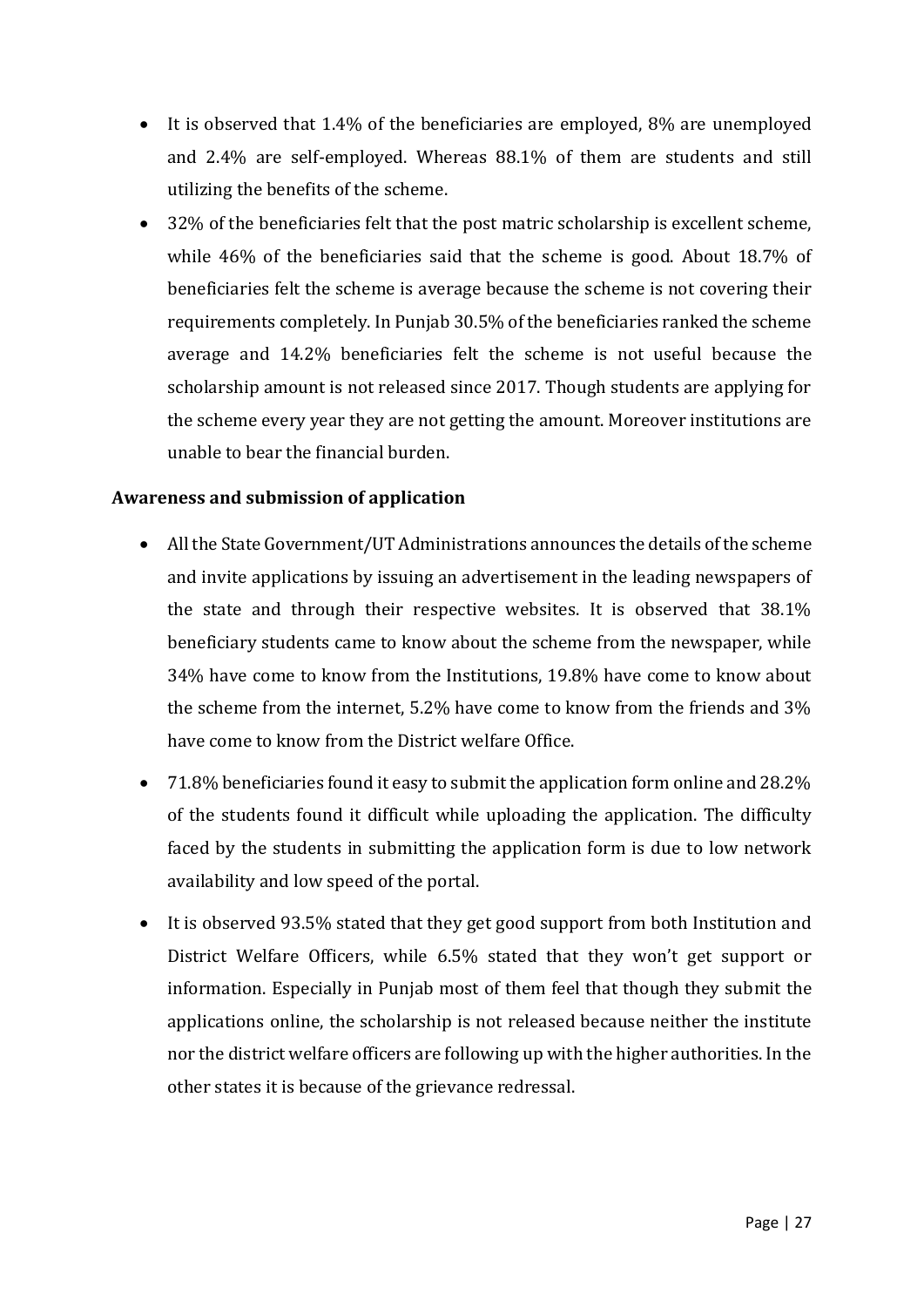#### **GAPS IN ACHIEVEMENT OF OUTCOMES**

The following gaps are found in the implementation of the scheme:

- a) There is no timelines prescribed in the guidelines nor any order issued by the Ministry for preparation and submission of annual action plan for assessing the number of eligible beneficiaries under PMS schemes and the strategy for their timely coverage. There is no year wise database which could be used to arrive at estimate for succeeding years. Due to this there is a wide variation in estimated number of beneficiaries in comparison with actual number of beneficiaries.
- b) The scheme guidelines stipulate that all State Governments/UT Administrations will announce in May-June each year the details of the scheme and invite applications by issuing an advertisement in leading newspapers of the State through their respective websites and other media outfits. The applicants should submit the completed application to the prescribed authority before the last date prescribed for receipt of applications. The application is verified, processed and sanctioned by the prescribed authority after which the scholarship is granted to the student from the State Treasury. With revised guidelines the following is the schedule:
	- Announcement of the scheme May-June
	- Application submission  $-30$ <sup>th</sup> November
	- Sending the demand for Central Assistance  $-31$ <sup>st</sup> December

The implementation of the above schedule is to be monitored. Dates are not prescribed for the subsequent processes like time by which students submit their application, when institution has to forward the applications to the District Social Welfare Officer, when District Welfare Officer has to approve the applications and send for the sanction of the payment of scholarships to the students. This entire process need to be monitored by the Ministry.

c) Most of the private Institutions are not uploading complete fee structure in their websites or there is no one platform were all the fee structures are found so far. And institution wise fee fixation is to be provided in the portal for easy access to the students.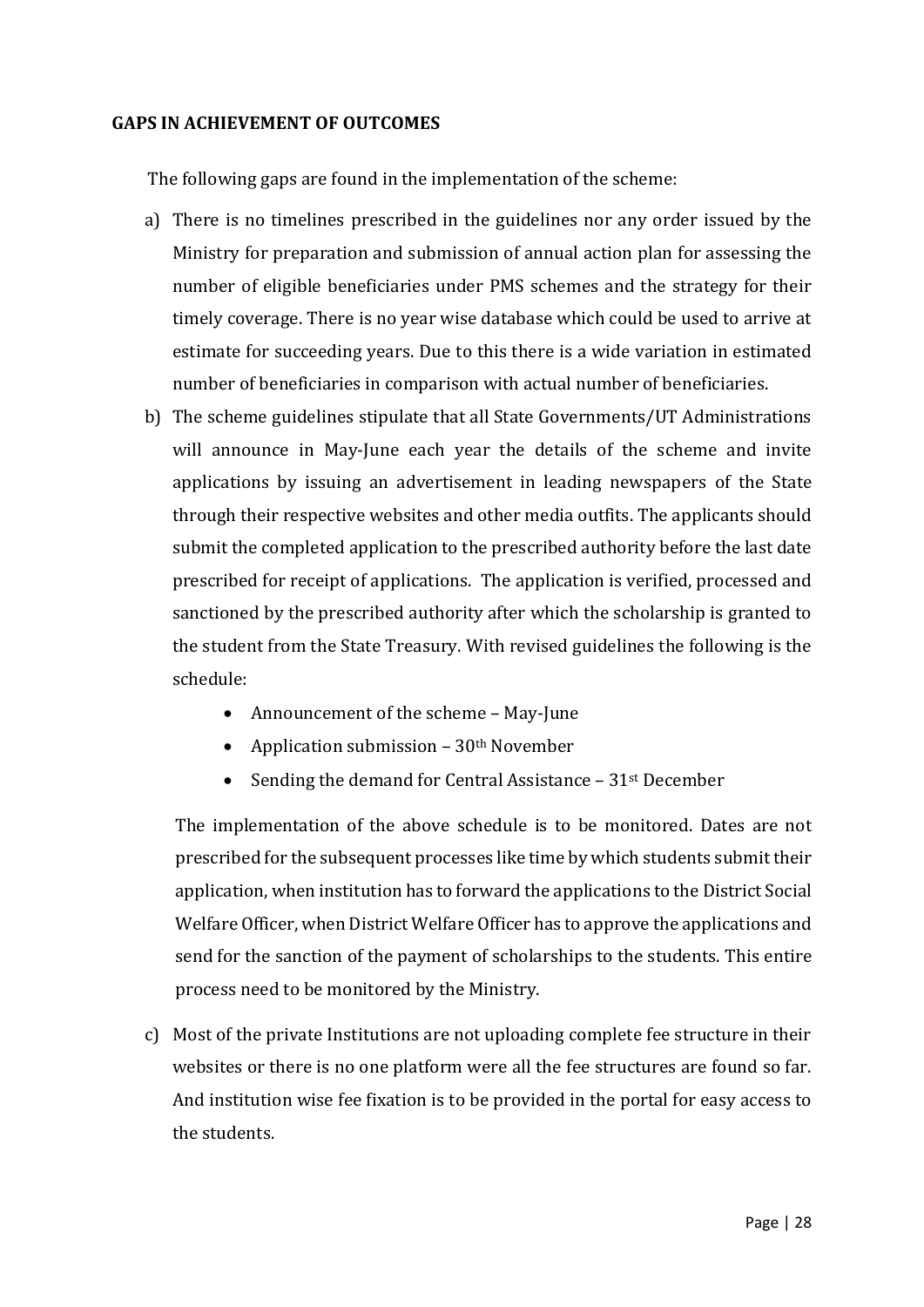#### **KEY BOTTLENECKS & CHALLENGES**

#### **The following are the challenges faced in the scheme:**

- 1. The online portal is maintained by NIC in the states of Tamil Nadu, Uttar Pradesh, Punjab, Rajasthan, Maharashtra. Andhra Pradesh state has separate portal for the schemes i.e., Jnanbhumi.ap.gov.in. Tripura is the only state that is using National Scholarship Portal. There in on uniformity in the portal system.
- 2. Uttar Pradesh and Rajasthan felt that the sharing pattern is in right direction. Punjab State has raised concern over this sharing pattern. The Tamil Nadu and Andhra Pradesh felt that the Centre share has to be increased at least by 10% and Maharashtra State felt that the revised committed liability is not feasible in the states with high SC population. Moreover, in the current situation of COVID it is difficult to meet the target beneficiaries with the available funds of the State Government. They are proposing the similar sharing like Tribal Department i.e., 75% Central and 25% State shares.
- 3. Though Tripura uses National Portal, they still process the applications at the state level separately for the disbursement of the scholarships.
- 4. Students doesn't have knowledge on the online applications and so depend on the institutions and district level social welfare office to apply for the scholarship.
- 5. It was observed that in the states of Punjab and Tamil Nadu there are issues in beneficiaries' eligibility, application procedures and scholarship disbursement.
- 6. The scholarship amount was not released to Punjab after the year 2016-17. Students and Institutions are facing problems due to non-disbursal of scholarship amount.
- 7. The funds released by the Central Government is not sufficient in view of the growing demand. This is resulting the accumulation of arrears.
- 8. The available funds are not fully utilized by Maharashtra, Uttar Pradesh, and Tamil Nadu States.
- 9. Monitoring of the Institutions and Grievance redressal mechanism is not fully implemented by the states.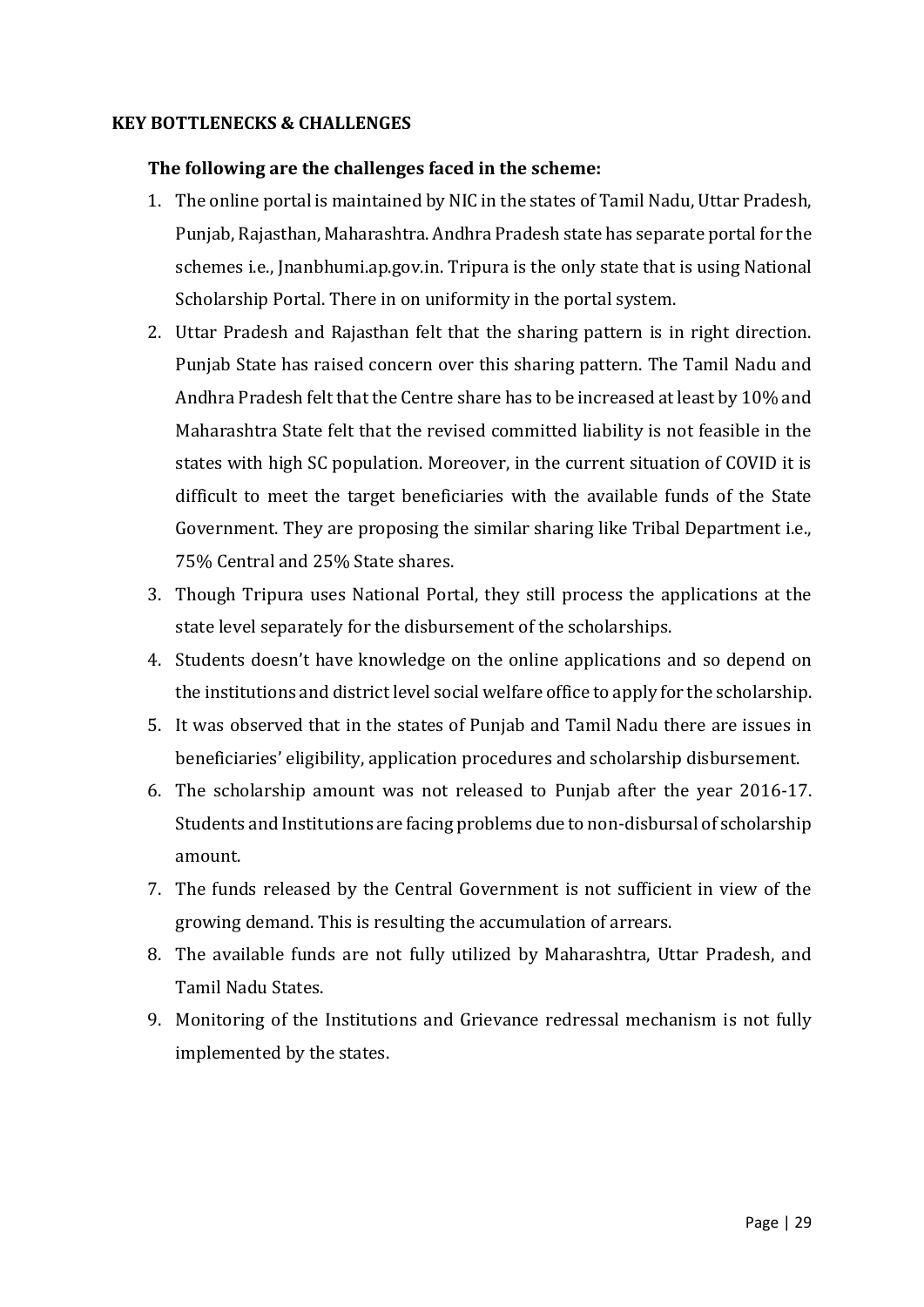# **Issues & Challenges**

- Every state has their own PMS Portal and they regulate the applications of the students, sanctioned by District Welfare Officers and disbursed through SC Welfare Department. Where in Tripura the students submit application online in National Scholarship Portal and State conducts verifications and accords the sanction offline. There is no one centralized system for the implementation of the scheme.
- Uttar Pradesh and Rajasthan felt that the sharing pattern is in right direction. Punjab State has raised concern over this sharing pattern. The Tamil Nadu and Andhra Pradesh felt that the Centre share has to be increased at least by 10% and Maharashtra State felt that the revised committed liability is not feasible in the states with high SC population. Moreover, in the current situation of COVID it is difficult to meet the target beneficiaries with the available funds of the State Government. They are proposing the similar sharing like Tribal Department i.e., 75% Central and 25% State shares.
- There is no timely release of funds which is effecting the utilization of the scheme benefits by the students.
- The Punjab State haven't received any funds from 2017, whereas students are applying for the scholarship every year. The Centre and State are not on the same page over sharing the liability.
- There are pending arears which are to be paid by the states to the students because of delayed insufficient funds by the Centre.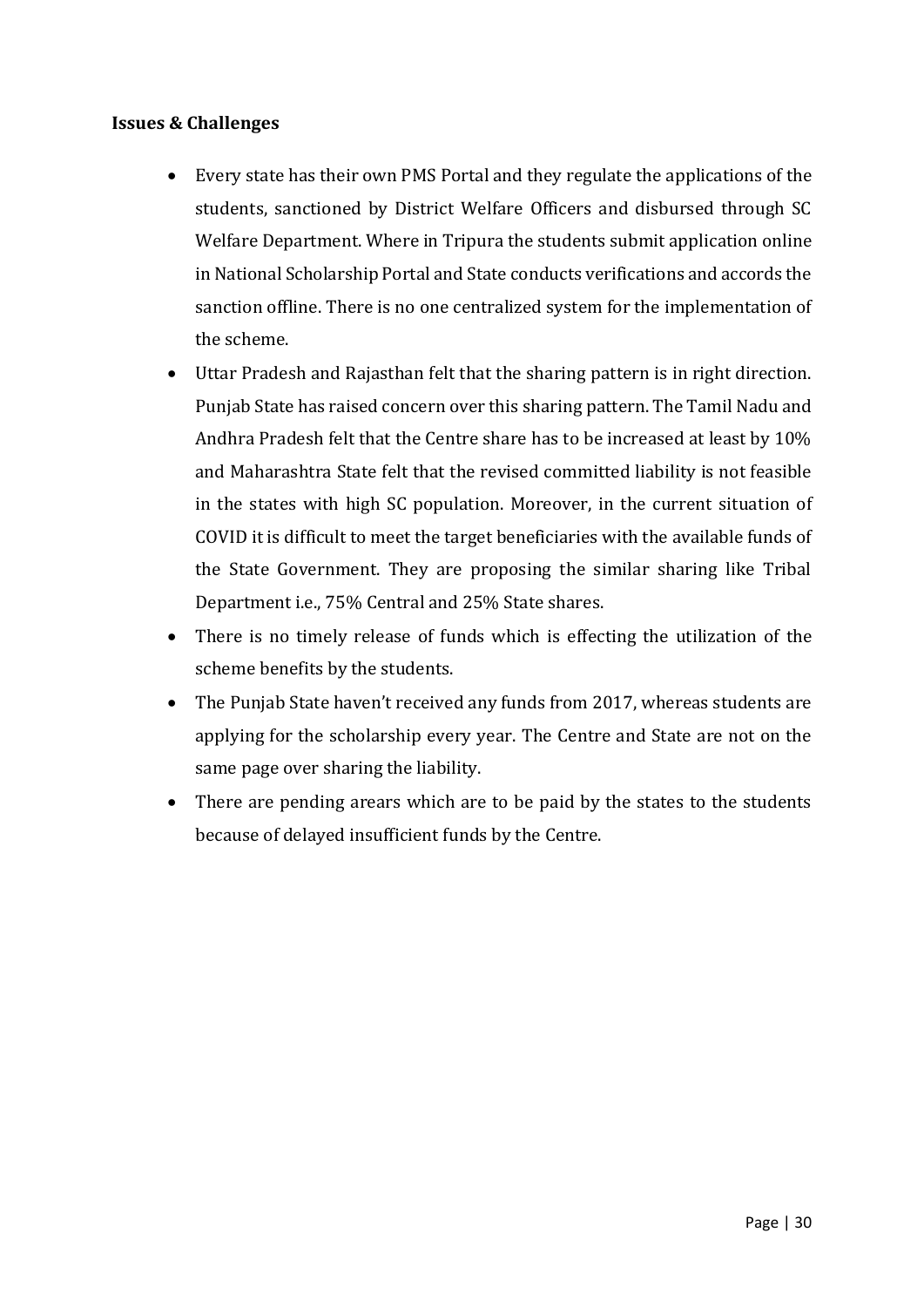#### **VISION FOR FUTURE**

In the evaluation study of "Post Matric Scheme for SC students" various aspects of the implementation and impact of the scholarship provided under the scheme are assessed. This study indicates that the scheme has been successful to a great extent. The support under this scholarship scheme has made substantial impact on the beneficiary students in providing financial assistance for their higher study and completion of respective course. But still there is a need to increase the performance by concentrating on the low performing states. The revised guidelines are to be effectively implemented with stringent monitoring and evaluation of the scheme.

#### **RECOMMENDATIONS FOR SCHEME WITH REASONS**

- 1) Wide publicity on the scheme has to be done in all states before the beginning of the academic year for better utilization of the scheme by the students.
- 2) The usage of National Scholarship Portal is to be effectively done after ample awareness on its usage to the state offices, district offices, institutions and beneficiaries. This portal has to be implemented by resolving the existing issues faced while using the state portals.
- 3) The District Welfare Officers should ensure that the benefits of the Post Matric Scholarship Scheme to the beneficiaries are provided during the academic year because the poorest of the poor students are generally unable to access the benefit as they cannot organize the payment of tuition fees at the time of admission as the scholarship is released to them after 6 to 9 months of admission.
- 4) There is a need to revise the amount of scholarship on the basis of the type of courses taken up by the beneficiaries and the location of the institution in view of the increase in fee structures.
- 5) The introduction of portals has created enough transparency in the sanction of Post Matric Scholarships, aadhar number enrolments in the bank accounts of the beneficiary students, and release of scholarship through DBT to the accounts of the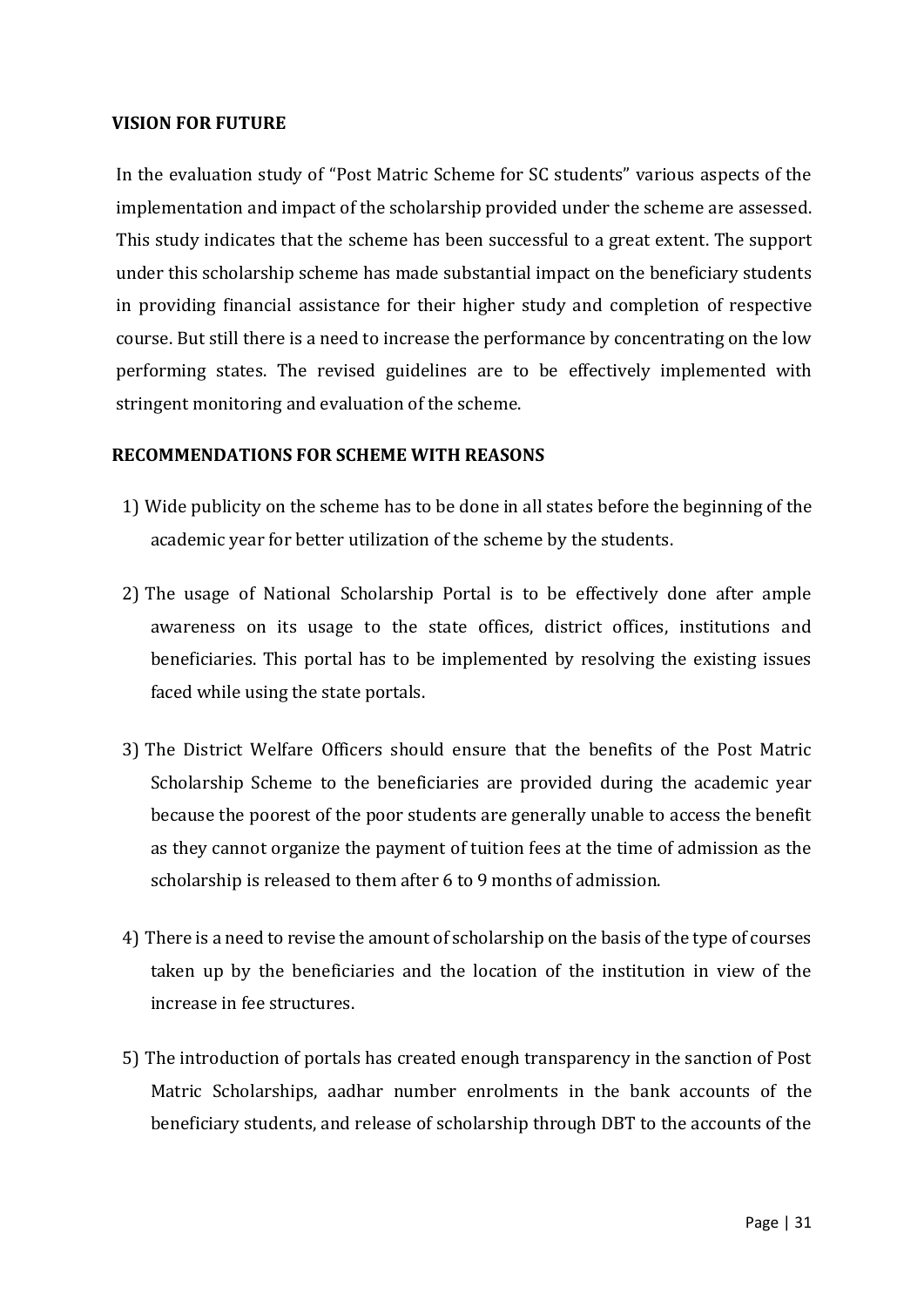beneficiary students. This system is to be strengthened and increase the transparency with the following:

- $\triangleright$  States may conduct special audit of institutions with regard to the eligibility conditions, payment of tuition fees and maintenance allowance every year. The audit may also cover the utilization of grant given for the purpose of book bank, fees for library, sports, medical examination etc.
- $\triangleright$  Special inspection may also be conducted by the States to verify actual boarding status of beneficiary students in the hostels of the academic institutions in the respect of those who avail maintenance allowance under the scheme.
- 6) The institutes are to be made responsible by collecting information regarding admission of the beneficiary students, admission pass out and drop out details including the fees received in respect of beneficiary students within one month of disbursement of the scholarship to the State Government. The State shall fix a date of submission for the above details.
- 7) In case of any issue, students often face the problems in follow up with the district level officials, who have no authority to solve the issue as the money is transferred centrally from the State Office. State Government should provide grievance redressal at State and also the district level so that the issues are resolved soon. Revised guidelines also indicates that every state should have State and District level Designated Grievance Redressal Officers (GROs) to redress students' scholarship – related grievances.
- 8) As most of the students are from very poor background, they do not make regular transactions in their bank account and therefore the bank account becomes periodically inactive. In some cases the money transferred online is returned and no limitation is sent to students in this regard. The students have to run from pillar to post to get their scholarship. It is proposed that advisory may be issued by the Government of India to banks to evolve a mechanism where such accounts are not made dormant due to lack of periodic transactions.